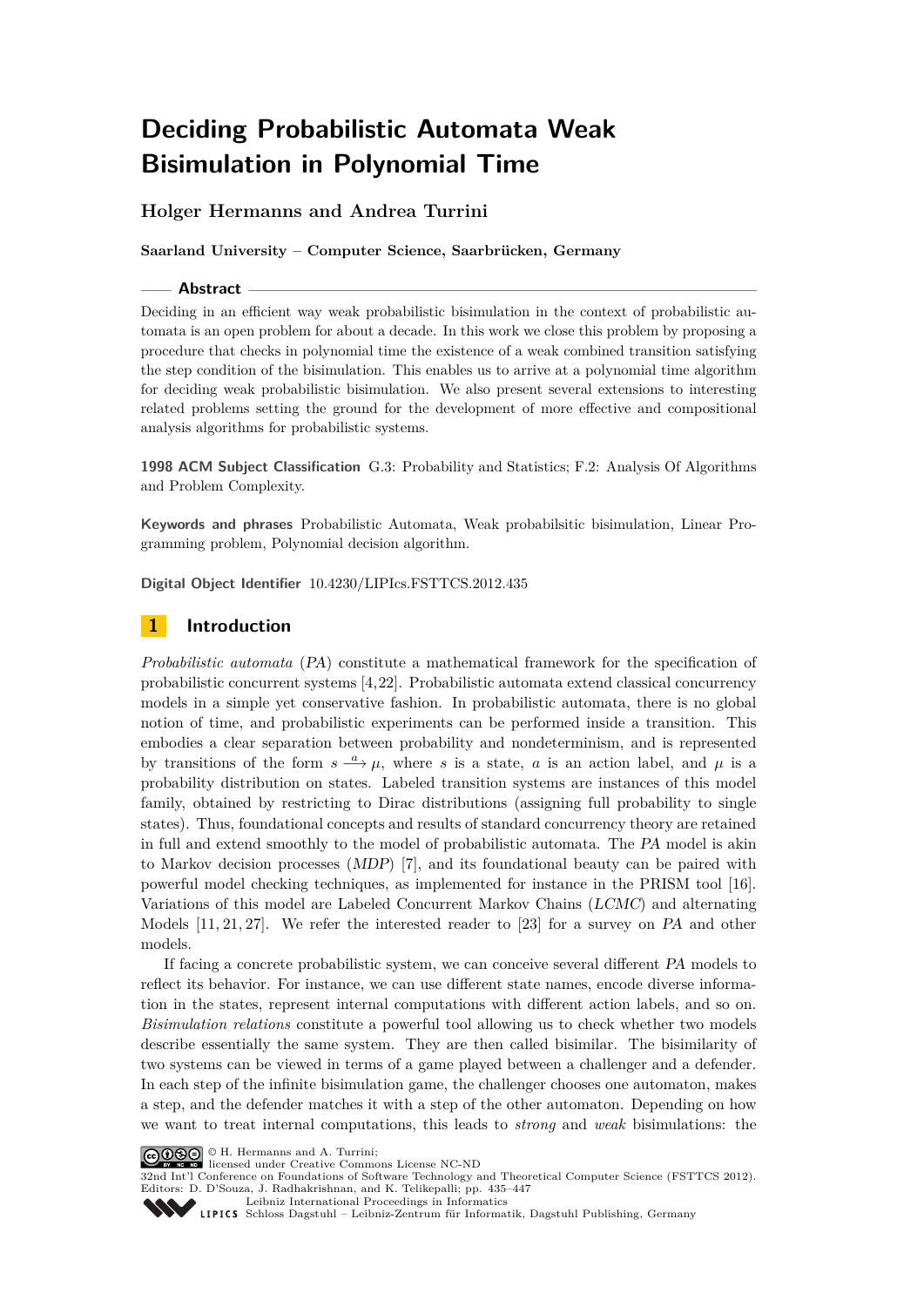former requires that each single step of the challenger automaton is matched by an equally labeled single step of the defender automaton, the latter allows the matching up to internal computation steps. On the other hand, depending on how nondeterminism is resolved, probabilistic bisimulation can be varied by allowing the defender to match the challenger's step by a convex combination of enabled probabilistic transitions. This results in a spectrum of four bisimulations: strong  $[11, 22, 27]$  $[11, 22, 27]$  $[11, 22, 27]$ , strong probabilistic  $[22]$ , weak  $[21, 22]$  $[21, 22]$ , and weak probabilistic [\[22\]](#page-12-1) bisimulation.

Besides comparing automata, bisimulation relations allow us to reduce the size of an automaton without changing its properties (i.e., with respect to logic formulae satisfied by it). This is particularly useful to alleviate the state explosion problem notoriously encountered in model checking.

Polynomial decision algorithms for strong (probabilistic) bisimulation [\[3\]](#page-11-0) and weak bisimulation [\[21\]](#page-12-5) are known. However, PA weak bisimulation lacks in transitivity and this severely limits its usefulness. On the other hand weak probabilistic bisimulation is indeed transitive, while the only known algorithm for such bisimulation is exponential [\[3\]](#page-11-0) in the size of the probabilistic automaton.

In this context, it is worth to note that LCMC weak bisimulation [\[21\]](#page-12-5) and PA weak probabilistic bisimulation [\[22\]](#page-12-1) coincide [\[24\]](#page-12-9) when LCMC is seen as a PA with restrictions on the structure of the automaton and that restricted versions of PA weak probabilistic bisimulations, such as normed [\[1\]](#page-11-1) and delay [\[25\]](#page-12-10) bisimulation, can be decided in polynomial time. Following  $[24]$ , an LCMC is just a PA where each state with outgoing transitions enables either labeled transitions each one leading to a single state, or a single transition leading to a probability distribution over states and this constraint on the structure of the automaton is enough to reduce the complexity of the decision procedure at the expense of the loss of using combined transitions and nondeterminism to simplify the automaton.

Lately, the model of PA has been enhanced with memoryless continuous time, integrated into the model of Markov automata  $[6, 8, 9]$  $[6, 8, 9]$  $[6, 8, 9]$ . This extension is also rooted in interactive Markov chains (IMC) [\[13\]](#page-12-14), another model with a well-understood compositional theory. IMCs are applied in a large spectrum of practical applications, ranging from networked hardware on chips [\[5\]](#page-12-15) to water treatment facilities [\[12\]](#page-12-16) and ultra-modern satellite designs [\[10\]](#page-12-17). The standard analysis trajectory for IMC revolves around compositional applications of weak bisimulation minimization, a strategy that has been proven very effective  $[2, 5, 14]$  $[2, 5, 14]$  $[2, 5, 14]$ , and is based on a polynomial time weak bisimulation decision algorithm [\[13,](#page-12-14) [28\]](#page-12-19). Owed to the unavailability of effective algorithms for PA weak probabilistic bisimulations, this compositional minimization strategy has thus far not been applied in the PA (or MDP) setting. We aim at making this possible, and furthermore, we intend to repeat and extend the successful applications of IMC in the extended Markov automata setting. For this, a polynomial time decision procedures for weak probabilistic bisimulation on PA is the essential building block.

In this paper we show that PA weak probabilistic bisimulation can be decided in polynomial time, thus just as all other bisimulations on PA. To arrive there, we provide a decision procedure that follows the standard partition refinement approach [\[3,](#page-11-0) [17,](#page-12-20) [19\]](#page-12-21) and that is based on a Linear Programming (LP) problem. The crucial step is that we manage to generate and decide an LP problem that proves or disproves the existence of a weak step in time polynomial in the size of an automaton which in turn encodes a weak transition linear in its size. This enables us to decide in polynomial time whether the defender has a matching weak transition step - opposed to the exponential time required thus far [\[3\]](#page-11-0) for this. Apart from this result, which closes successfully the open problem of [\[3\]](#page-11-0), we show how our LP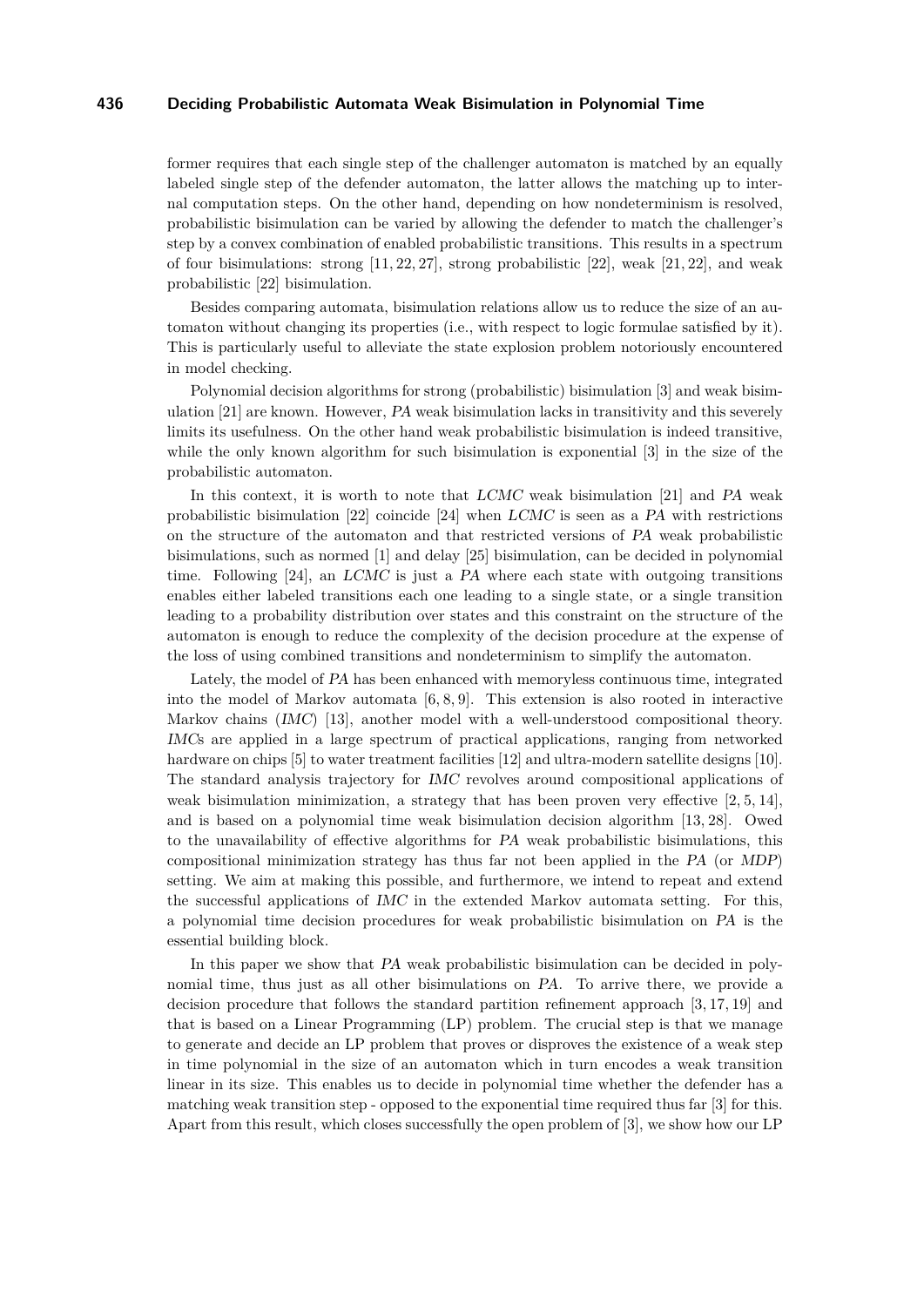approach can be extended to hyper-transitions (weak transitions leaving a probability distribution instead of a single state) and to the novel concepts of allowed weak/hyper-transitions (weak/hyper-transitions involving only a restricted set of transitions) and of equivalence matching (given two states, check whether each one enables a weak transition matchable by the other). Hyper-transitions naturally occur in weak probabilistic bisimulation on Markov automata, and in the bisimulation formulation of probabilistic forward simulation [\[8,](#page-12-12) [22\]](#page-12-1).

**Organization of the paper.** After the preliminaries in Section [2,](#page-2-0) we present in Section [3](#page-4-0) the polynomial LP problem that models weak transitions together with several extensions that can be computed in polynomial time as well. Then, in Section [4,](#page-10-0) we recast the algorithm proposed in [\[3\]](#page-11-0) that decides whether two probabilistic automata are weak probabilistic bisimilar and we show that the decision procedure is polynomial. We conclude the paper in Section [5](#page-11-3) with some remarks. Due to space limitations, we refer the reader interested in detailed proofs to [\[15\]](#page-12-22).

## <span id="page-2-0"></span>**2 Mathematical Preliminaries**

For a generic set X, denote by  $Disc(X)$  the set of discrete probability distributions over *X*, and by SubDisc $(X)$  the set of discrete sub-probability distributions over *X*. Given  $\rho \in SubDisc(X)$ , we denote by  $Supp(\rho)$  the set  $\{x \in X \mid \rho(x) > 0\}$ , by  $\rho(\perp)$  the value 1−*ρ*(*X*) where  $\bot \notin X$ , and by  $\delta_x$  the *Dirac* distribution such that  $ρ(x) = 1$  for  $x \in X \cup \{\bot\}$ . For a sub-probability distribution  $\rho$ , we also write  $\rho = \{p_x x \mid x \in X, p_x = \rho(x)\}\.$  The lifting  $\mathcal{L}(\mathcal{R})$  [\[18\]](#page-12-23) of a relation  $\mathcal{R} \subseteq X \times Y$  is defined as follows: for  $\rho_X \in \text{Disc}(X)$  and  $\rho_Y \in \text{Disc}(Y)$ ,  $\rho_X \mathcal{L}(\mathcal{R})$   $\rho_Y$  holds if there exists a *weighting function*  $w: X \times Y \to [0,1]$  such that (1)  $w(x, y) > 0$  implies  $x \mathcal{R} y$ , (2)  $\sum_{y \in Y} w(x, y) = \rho_X(x)$ , and (3)  $\sum_{x \in X} w(x, y) = \rho_Y(y)$ . When R is an equivalence relation on a set X,  $\rho_1$   $\mathcal{L}(\mathcal{R})$   $\rho_2$  holds if for each  $\mathcal{C} \in X/\mathcal{R}$ ,  $\rho_1(\mathcal{C}) = \rho_2(\mathcal{C}).$ 

A Probabilistic Automaton (PA)  $\mathcal A$  is a tuple  $(S, \overline{s}, \Sigma, D)$ , where *S* is a set of *states*,  $\overline{s} \in S$ is the *start state*,  $\Sigma$  is the set of *actions*, and  $D \subseteq S \times \Sigma \times \text{Disc}(S)$  is a *probabilistic transition relation*. The set  $\Sigma$  is parted in two sets *H* and *E* of internal (hidden) and external actions, respectively; we let  $s,t,u,v$ , and their variants with indices range over  $S$ ,  $a$ ,  $b$  range over actions, and  $\tau$  range over hidden actions. In this work we consider only finite PAs, i.e., automata such that *S* and *D* are finite.

A transition  $tr = (s, a, \mu) \in D$ , also denoted by  $s \stackrel{a}{\longrightarrow} \mu$ , is said to *leave* from state *s*, to be *labeled* by a, and to *lead* to  $\mu$ , also denoted by  $\mu_{tr}$ . We denote by  $src(tr)$  the *source* state *s*, by  $act(tr)$  the *action a*, and by  $trg(tr)$  the *target* distribution  $\mu$ . We also say that *s* enables action *a*, that action *a* is enabled from *s*, and that  $(s, a, \mu)$  is enabled from *s*. Finally, we denote by  $D(s)$  the set of transitions enabled from *s*, i.e.,  $D(s) = \{ tr \in D \mid src(tr) = s \}$ , and similarly by  $D(a)$  the set of transitions with action *a*, i.e.,  $D(a) = \{ tr \in D \mid act(tr) = a \}.$ 

An *execution fragment* of a PA A is a finite or infinite sequence of alternating states and actions  $\alpha = s_0 a_1 s_1 a_2 s_2 \dots$  starting from a state  $s_0$ , also denoted by  $first(\alpha)$ , and, if the sequence is finite, ending with a state, also denoted by  $last(\alpha)$ , such that for each *i* > 0 there exists a transition  $(s_{i-1}, a_i, \mu_i)$  ∈ *D* such that  $\mu_i(s_i)$  > 0. The *length* of *α*, denoted by |*α*|, is the number of occurrences of actions in *α*. If *α* is infinite, then  $|\alpha| = \infty$ . Denote by *frags*(A) the set of execution fragments of A and by *frags*<sup>\*</sup>(A) the set of finite execution fragments of A. An execution fragment  $\alpha$  is a *prefix* of an execution fragment *α*', denoted by  $\alpha \leq \alpha'$ , if the sequence  $\alpha$  is a prefix of the sequence  $\alpha'$ . The *trace* of  $\alpha$ , denoted by  $trace(\alpha)$ , is the sub-sequence of external actions of  $\alpha$ . For instance, for  $a \in E$ ,  $trace(s_0as_1) = trace(s_0 \tau s_1 \tau \ldots \tau s_{n-1}as_n) = a$ , also denoted by  $trace(a)$ , and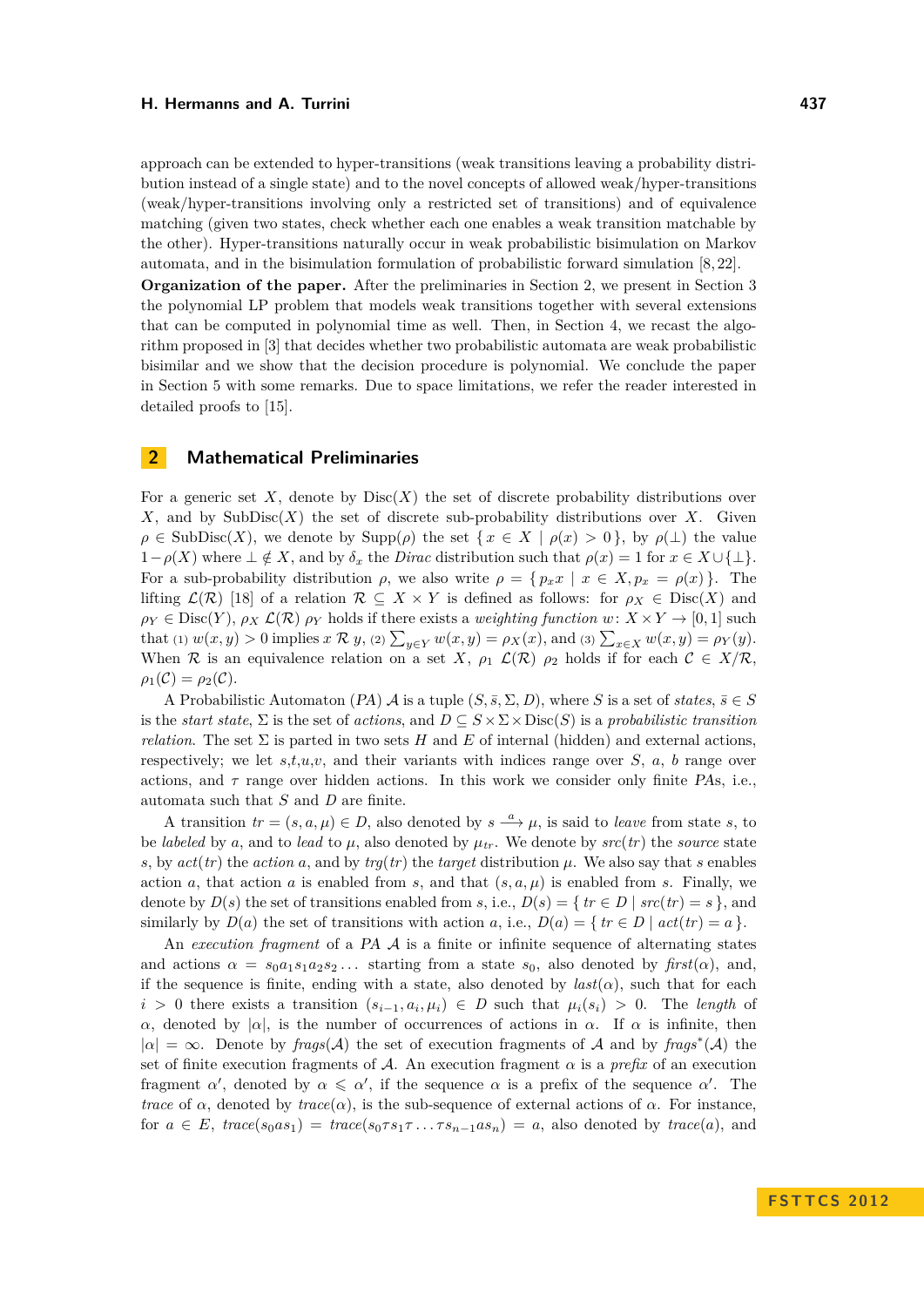$trace(s_0) = trace(s_0 \tau s_1 \tau \ldots \tau s_n) = \varepsilon$ , the empty sequence, also denoted by  $trace(\tau)$ .

A *scheduler* for a PA A is a function  $\sigma$ :  $frags^*(\mathcal{A}) \to \text{SubDisc}(D)$  such that for each finite execution fragment  $\alpha$ ,  $\sigma(\alpha) \in SubDisc(D(last(\alpha)))$ . A scheduler is *determinate* [\[3\]](#page-11-0) if for each pair of execution fragments  $\alpha$ ,  $\alpha'$ , if  $trace(\alpha) = trace(\alpha')$  and  $last(\alpha) = last(\alpha')$ , then  $\sigma(\alpha) = \sigma(\alpha')$ . Given a scheduler  $\sigma$  and a finite execution fragment  $\alpha$ , the distribution *σ*(*α*) describes how transitions are chosen to move on from *last*(*α*). A scheduler *σ* and a state *s* induce a probability distribution  $\mu_{\sigma,s}$  over execution fragments as follows. The basic measurable events are the cones of finite execution fragments, where the cone of a finite execution fragment  $\alpha$ , denoted by  $C_{\alpha}$ , is the set  $\{ \alpha' \in \text{frags}^*(\mathcal{A}) \mid \alpha \leq \alpha' \}$ . The probability  $\mu_{\sigma,s}$  of a cone  $C_{\alpha}$  is defined recursively as follows:

$$
\mu_{\sigma,s}(C_{\alpha}) = \begin{cases}\n0 & \text{if } \alpha = t \text{ for a state } t \neq s, \\
1 & \text{if } \alpha = s, \\
\mu_{\sigma,s}(C_{\alpha'}) \cdot \sum_{tr \in D(a)} \sigma(\alpha')(tr) \cdot \mu_{tr}(t) & \text{if } \alpha = \alpha' at.\n\end{cases}
$$

Standard measure theoretical arguments ensure that  $\mu_{\sigma,s}$  extends uniquely to the  $\sigma$ -field generated by cones. We call the measure  $\mu_{\sigma,s}$  a *probabilistic execution fragment* of A and we say that it is generated by  $\sigma$  from *s*. Given a finite execution fragment  $\alpha$ , we define  $\mu_{\sigma,s}(\alpha)$ as  $\mu_{\sigma,s}(\alpha) = \mu_{\sigma,s}(C_{\alpha}) \cdot \sigma(\alpha) (\perp)$ , where  $\sigma(\alpha) (\perp)$  is the probability of chosing no transitions, i.e., of terminating the computation after  $\alpha$  has occurred.

We say that there is a *weak combined transition* from  $s \in S$  to  $\mu \in \text{Disc}(S)$  labeled by  $a \in \Sigma$  that is induced by  $\sigma$ , denoted by  $s \stackrel{a}{\Longrightarrow}_c \mu$ , if there exists a scheduler  $\sigma$  such that the following holds for the induced probabilistic execution fragment  $\mu_{\sigma,s}$ : (1)  $\mu_{\sigma,s}(frags^*(\mathcal{A})) = 1$ ; (2) for each  $\alpha \in \text{frags}^*(\mathcal{A})$ , if  $\mu_{\sigma,s}(\alpha) > 0$  then  $\text{trace}(\alpha) = \text{trace}(a)$ ; (3) for each state *t*,  $\mu_{\sigma,s}(\{\alpha \in \text{frags}^*(\mathcal{A}) \mid \text{last}(\alpha) = t\}) = \mu(t)$ . See [\[23\]](#page-12-7) for more details on weak combined transitions.

 $\sigma(\bar{s}\tau t)$  =  $\delta_{t-\frac{\tau}{\sqrt{\delta_{\bar{s}}}}}, \ \sigma(\bar{s}\tau u)$  =  $\sigma(\bar{s}\tau t \tau \bar{s}\tau u)$  =  $\delta_{u-\frac{a}{\sqrt{\delta_{\blacksquare}}}},$  Figure 1 The PA  $\mathcal E$  $\triangleright$  **Example 1.** Consider the automaton  $\mathcal{E}$  depicted in Figure [1](#page-3-0) and denote by *tr* the only transition enabled by  $\bar{s}$ ;  $\mathcal{E}$  enables the weak combined transition  $\bar{s} \stackrel{a}{\Longrightarrow}_c \mu$  where  $\mu = \{\frac{1}{16} \blacktriangle, \frac{5}{16} \blacksquare, \frac{10}{16} \blacktriangleright \}$  via the scheduler  $\sigma$  defined as follows:  $\sigma(\bar{s}) = \sigma(\bar{s}\tau t\tau\bar{s}) = \delta_{tr}$ ,

<span id="page-3-0"></span>

 $\sigma(\bar{s}\tau v) = \sigma(\bar{s}\tau t \tau \bar{s}\tau v) = \delta_{v} \frac{a}{\sigma \sigma \phi}$ ,  $\sigma(\bar{s}\tau t \tau \bar{s}\tau t) = \delta_{t} \frac{a}{\sigma \phi}$ , and  $\sigma(\alpha) = \delta_{\perp}$  for each other  $\alpha \in \text{frags}^*(\mathcal{E})$ . For instance, state is reached with probability  $\mu_{\sigma,\bar{s}}(\{\alpha \in \text{frags}^*(\mathcal{E})\})$  $\text{last}(\alpha) = \blacksquare$ ) =  $\mu_{\sigma, \bar{s}}(\{\bar{s}\tau u a \blacksquare, \bar{s}\tau t \tau \bar{s}\tau u a \blacksquare\}) = 1 \cdot 1 \cdot \frac{1}{4} \cdot 1 \cdot 1 \cdot 1 + 1 \cdot 1 \cdot \frac{1}{4} \cdot 1 \cdot 1 \cdot 1 \cdot 1 + \frac{1}{4} \cdot 1 \cdot 1 \cdot 1 = \frac{5}{16} = \mu(\blacksquare),$ as required. As we will see in Sect. [3.4,](#page-8-0) the same weak combined transition is induced also by a determinate scheduler.

We say that there is a *hyper-transition* from  $\rho \in \text{Disc}(S)$  to  $\mu \in \text{Disc}(S)$  labeled by  $a \in \Sigma$ , denoted by  $\rho \stackrel{a}{\Longrightarrow}_c \mu$ , if there exists a family of weak combined transitions  $\{s \stackrel{a}{\Longrightarrow}_c \mu_s\}_{s \in \text{Supp}(\rho)}$  such that  $\mu = \sum_{s \in \text{Supp}(\rho)} \rho(s) \cdot \mu_s$ , i.e., for each  $t \in S$ ,  $\mu(t) =$  $\sum_{s \in \text{Supp}(\rho)} \rho(s) \cdot \mu_s(t)$ .

**Definition 1.** Let  $A_1$ ,  $A_2$  be two probabilistic automata. An equivalence relation  $\mathcal{R}$ on the disjoint union  $S_1 \oplus S_2$  is a *weak probabilistic bisimulation* if, for each pair of states  $s, t \in S_1 \oplus S_2$  such that  $s \mathcal{R} t$ , if  $s \stackrel{a}{\longrightarrow} \mu_s$  for some probability distribution  $\mu_s$ , then there exists a probability distribution  $\mu_t$  such that  $t \stackrel{a}{\Longrightarrow}_c \mu_t$  and  $\mu_s \mathcal{L}(\mathcal{R}) \mu_t$ .

Two probabilistic automata  $A_1$  and  $A_2$  are weakly probabilistic bisimilar if there exists a weak probabilistic bisimulation R on  $S_1 \oplus S_2$  such that  $\bar{s}_1 \otimes \bar{s}_2$ . We denote the coarsest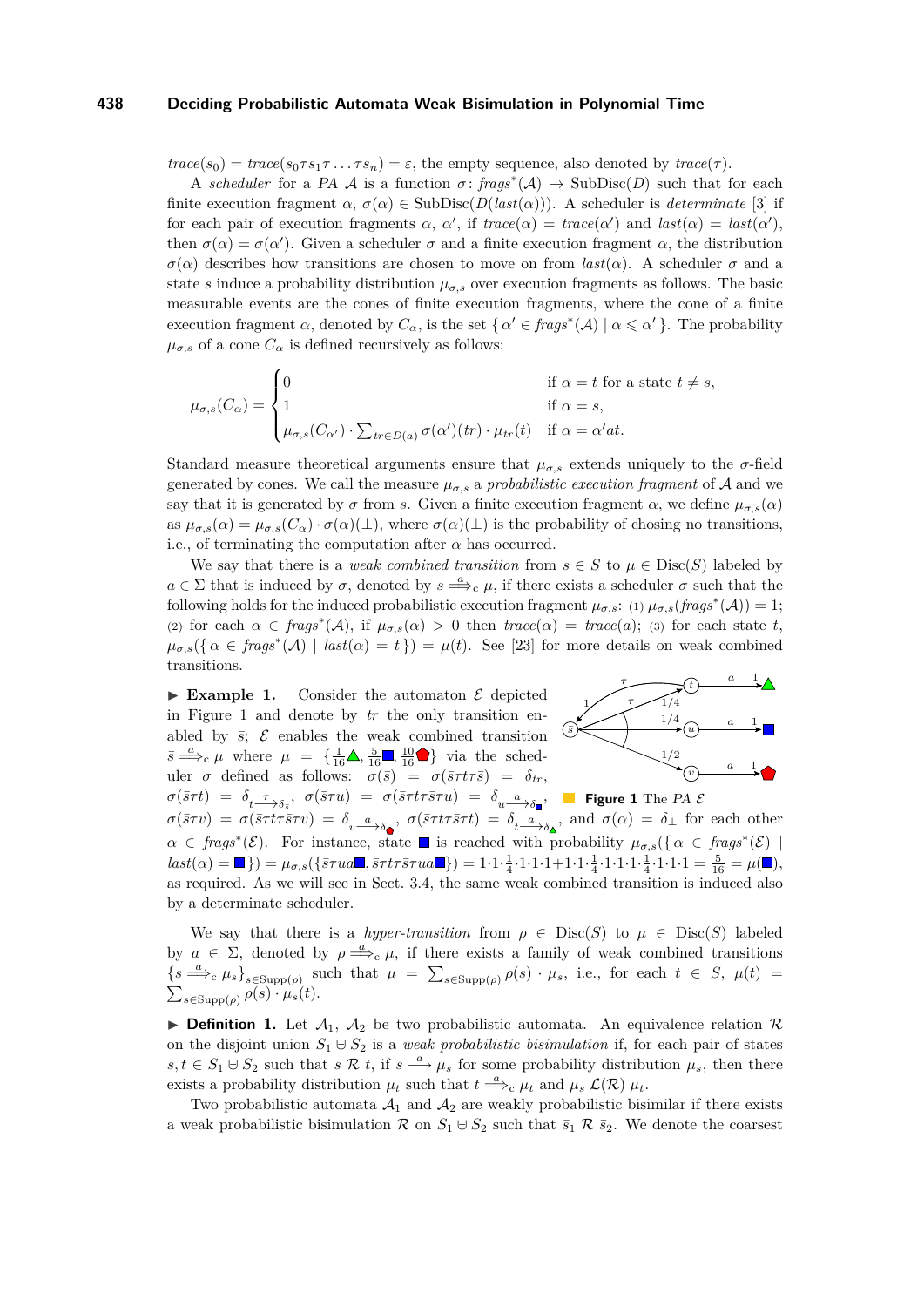weak probabilistic bisimulation by  $\approx$ , and call it weak probabilistic bisimilarity.

This is the central definition around which the paper revolves. Weak probabilistic bisimilarity is an equivalence relation preserved by standard process algebraic composition oper-ators on PA [\[20\]](#page-12-24). The complexity of deciding  $A_1 \approx A_2$  strictly depends on finding  $t \stackrel{a}{\Longrightarrow}_c \mu_t$ for which determinate schedulers suffice (cf. [\[3,](#page-11-0) Prop. 1]): in Section [3](#page-4-0) we will show how to find them in polynomial time. The definition of bisimulation can be reformulated as follows, by simple manipulation of quantifiers:

**Definition 2.** Given two PAs  $A_1$ ,  $A_2$ , an equivalence relation R on  $S_1 \oplus S_2$  is a *weak probabilistic bisimulation* if, for each transition  $(s, a, \mu_s) \in D_1 \oplus D_2$  and each state t such that *s*  $\mathcal{R}$  *t*, there exists  $\mu_t$  such that  $t \stackrel{a}{\Longrightarrow}_c \mu_t$  and  $\mu_s \mathcal{L}(\mathcal{R}) \mu_t$ .

## <span id="page-4-0"></span>**3 Weak Transition Construction as a Linear Programming Problem**

We now discuss key elements of a decision algorithm for weak probabilistic bisimilarity. As we will see in Section [4,](#page-10-0) the core ingredient - and the source of the exponential complexity of the decision algorithm of  $[3]$  - is the recurring need to verify the step condition, that is, given a challenging transition  $s \stackrel{a}{\longrightarrow} \mu$  and  $(s,t) \in \mathcal{R}$ , to check whether there exists  $t \stackrel{a}{\Longrightarrow}_c \mu_t$ such that  $\mu$   $\mathcal{L}(\mathcal{R})$   $\mu_t$ .

With some inspiration from network flow problems, we will be able to see a transition  $t \stackrel{a}{\Longrightarrow}_c \mu_t$  of the PA A as a *flow* where the initial probability mass  $\delta_t$  flows and splits along internal transitions (and exactly one transition with label *a* for each stream when  $a \neq \tau$ ) accordingly to the transition target distributions and the resolution of the nondeterminism performed by the scheduler.

This will allow us to arrive at a polynomial time algorithm to verify or refute the existence of a weak combined transition  $t \stackrel{a}{\Longrightarrow}_c \mu_t$  such that  $\mu \mathcal{L}(\mathcal{R}) \mu_t$ .

## **3.1 Allowed Transitions**

For the construction we are going to develop, we consider a more general case where we parametrize the scheduler so as to choose only specific, allowed, transitions when resolving the nondeterministic choices in a weak combined transition. This generalization will later be exploited by enabling us to generate tailored and thereby smaller LP-problems. For the intuition of this generalization, consider, for example, an automaton  $\mathcal C$  that models a communication channel: it receives the information to transmit from the sender through an external action, then it performs an internal transition to represent the sending of the message on the communication channel, and finally it sends the transmitted information to the receiver. The communication channel is chosen nondeterministically between a reliable channel and an acknowledged lossy channel. If we want to check whether  $\mathcal C$  always ensures the correct transmission of the received information, we can restrict the scheduler to choose only the lossy channel, i.e., we *allow* only the transitions relative to the lossy channel; if we impose this restriction and  $\mathcal C$  is able to send eventually the transmitted information to the receiver with probability 1, then we can say that  $\mathcal C$  always ensures the correct transmission of the received information.

▶ Definition 3 (Allowed weak combined transition). Given a PA A and a set of *allowed* transitions  $A \subseteq D$ , we say that there is an *allowed weak combined transition* from *s* to *µ* with label *a* respecting *A*, denoted by  $s \stackrel{a}{\Longrightarrow}_c^A \mu$ , if there exists a scheduler  $\sigma$  that induces  $s \stackrel{a}{\Longrightarrow}_c \mu$  such that for each  $\alpha \in \text{frags}^*(\mathcal{A})$ ,  $\text{Supp}(\sigma(\alpha)) \subseteq A$ .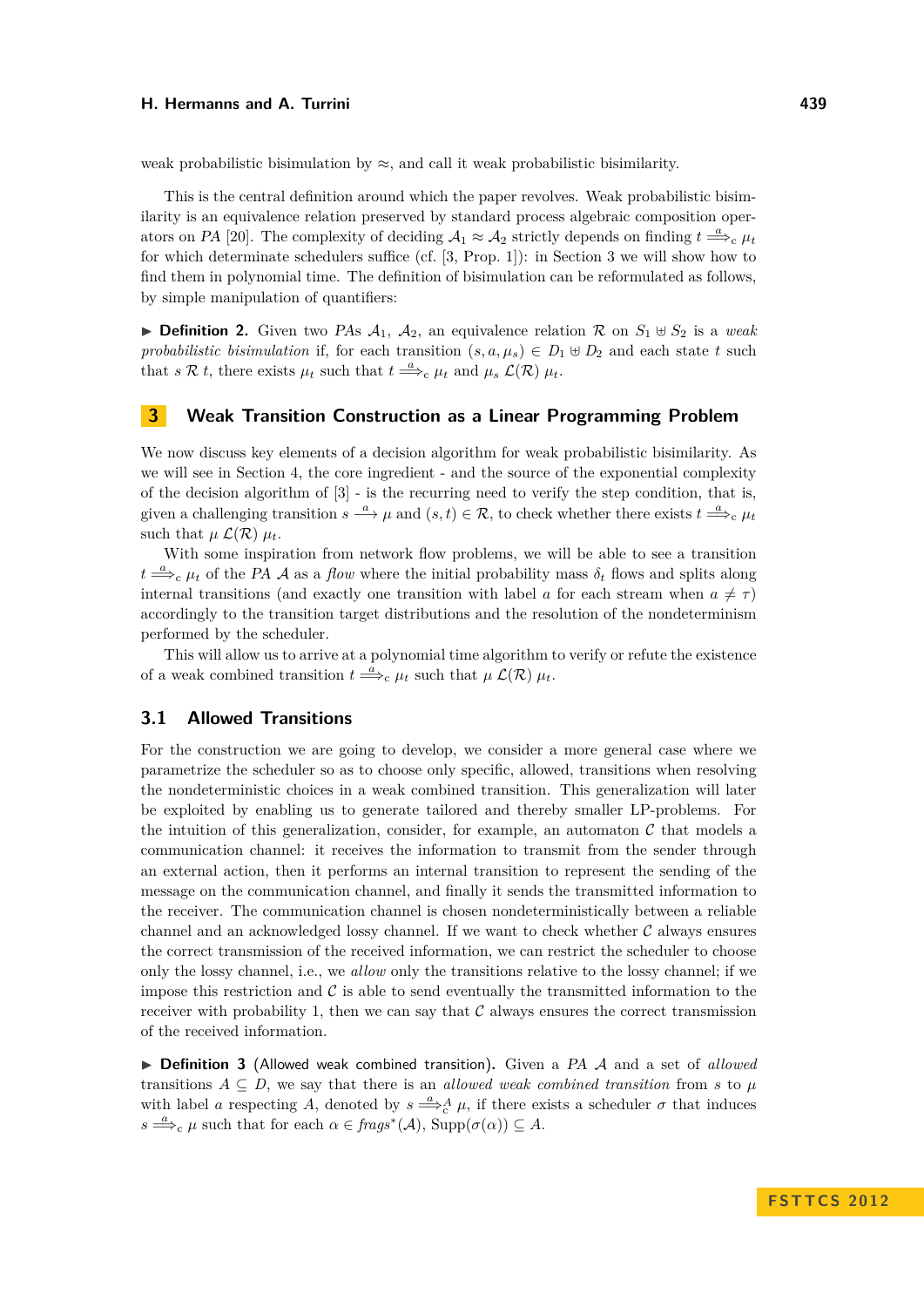It is immediate to see that, when we consider every transition as allowed, i.e.,  $A = D$ , the allowed weak combined transition  $s \stackrel{a}{\Longrightarrow}_c^D \mu$  is just the usual transition  $s \stackrel{a}{\Longrightarrow}_c \mu$ .

<span id="page-5-0"></span>I **Proposition 4.** *Given a* PA A*, a state s, and action a, and a probability distribution*  $\mu \in \text{Disc}(S)$ , there exists a scheduler  $\sigma_D$  for A that induces  $s \stackrel{a}{\Longrightarrow}_c^D \mu$  if and only if there *exists a scheduler*  $\sigma$  *for*  $\mathcal A$  *that induces*  $s \stackrel{a}{\Longrightarrow}_c \mu$ *.* 

Similarly, we say that there is an *allowed hyper-transition* from a distribution over states *ρ* to a distribution over states  $\mu$  labeled by *a* respecting *A*, denoted by  $\rho \stackrel{a}{\Longrightarrow}_c^A \mu$ , if there exists a family of allowed weak combined transitions  $\{s \stackrel{a}{\Longrightarrow}_c^A \mu_s\}_{s \in \text{Supp}(\rho)}$  such that  $\mu = \sum \rho(s) \cdot \mu_s$ .

An equivalent definition of allowed hyper-transition  $\rho \stackrel{a}{\Longrightarrow}_c^A \mu$  is the following: given a PA A, we say that there is an *allowed hyper-transition* from a distribution over states *ρ* to a distribution over states  $\mu$  labeled by  $\alpha$  respecting  $A$  if there exists an allowed weak combined transition  $h \stackrel{a}{\Longrightarrow}^{A_h}_c \mu$  for the PA  $\mathcal{A}_h = (S \cup \{h\}, \bar{s}, \Sigma, D \cup \{h \stackrel{\tau}{\longrightarrow} \rho\})$  where  $h \notin S$ and  $A_h = A \cup \{h \stackrel{\tau}{\longrightarrow} \rho\}.$ 

<span id="page-5-1"></span>**► Proposition 5.** *Given a PA A, h*  $\notin S$ *, a* ∈  $\Sigma$ *, A* ⊆ *D, and*  $\rho, \mu \in \text{Disc}(S)$ *, let*  $\mathcal{A}_h$  *be the*  $PA$   $\mathcal{A}_h = (S \cup \{h\}, \bar{s}, \Sigma, D \cup \{h \stackrel{\tau}{\longrightarrow} \rho\})$  and  $A_h$  be  $A \cup \{h \stackrel{\tau}{\longrightarrow} \rho\}.$  $\rho \stackrel{a}{\Longrightarrow}^A_c \mu$  *exists in* A *if and only if*  $h \stackrel{a}{\Longrightarrow}^A_c h$ <sup>*u*</sup>  $\mu$  *exists in*  $A_h$ *.* 

**Example [1](#page-3-0) (cont.).** If we consider again the automaton  $\mathcal{E}$  in Figure 1 and the set of allowed transitions  $A = D \setminus \{t \stackrel{\tau}{\longrightarrow} \delta_{\bar{s}}\}$ , it is immediate to see that  $\bar{s} \stackrel{a}{\Longrightarrow}_c \mu$  with  $\mu =$  $\{\frac{1}{16}\blacktriangle, \frac{5}{16}\blacktriangleright, \frac{10}{16}\blacktriangleright\}$  is not an allowed weak combined transition respecting *A* and that the only allowed weak combined transition with label *a* enabled by  $\bar{s}$  is  $\bar{s} \stackrel{a}{\Longrightarrow}^A_c \rho$  having  $\rho =$  $\{\frac{1}{4}\blacktriangle, \frac{1}{4}\blacksquare, \frac{1}{2}\blacktriangleright\}$  as target distribution.

## **3.2 A Linear Programming Problem**

We now assume we are given the PA  $\mathcal{A}$ , the set of allowed transitions  $A \subseteq D$ , the state  $t$ , the action *a*, the probability distribution  $\mu$ , and the equivalence relation  $\mathcal R$  on *S*. We intend to verify or refute the existence of a weak combined transition  $t \stackrel{a}{\Longrightarrow}_c^A \mu_t$  of A satisfying  $\mu$   $\mathcal{L}(\mathcal{R})$   $\mu_t$  via the construction of a flow through the network graph  $G(t, a, \mu, A, \mathcal{R}) = (V, E)$ defined as follows: for  $a \neq \tau$ , the set of vertices is  $V = {\Delta, \blacktriangledown} \cup S \cup S^{tr} \cup S_a \cup S_a^{tr} \cup (S/R)$ where  $S^{tr} = \{ v^{tr} | tr = v \xrightarrow{b} \rho \in A, b \in \{a, \tau\} \}, S_a = \{ v_a | v \in S \}$  and  $S_a^{tr} = \{ v_a^{tr} |$ *v*<sup>tr</sup> ∈ *S*<sup>tr</sup>} and the set of arcs is  $E = \{(\Delta, t)\}$  ∪  $\{(v_a, C), (C, \mathbf{V}) | C \in S/R, v \in C\}$  ∪  $\{ (v, v^{tr}), (v^{tr}, v'), (v_a, v_a^{tr}), (v_a^{tr}, v_a') \mid tr = v \xrightarrow{\tau} \rho \in A, v' \in \text{Supp}(\rho) \} \cup \{ (v, v_a^{tr}), (v_a^{tr}, v_a') \mid u \in A \}$  $tr = v \stackrel{a}{\longrightarrow} \rho \in A, v' \in \text{Supp}(\rho) \}$ . For  $a = \tau$  the definition is similar:  $V = {\Delta, \blacktriangledown} \cup S \cup \emptyset$  $S^{tr} \cup (S/R)$  and  $E = \{(\Delta, t)\} \cup \{ (v, \mathcal{C}), (\mathcal{C}, \blacktriangledown) \mid \mathcal{C} \in S/R, v \in \mathcal{C} \} \cup \{ (v, v^{tr}), (v^{tr}, v') \mid tr = \emptyset \}$  $v \stackrel{\tau}{\longrightarrow} \rho \in A, v' \in \text{Supp}(\rho) \}.$ 

 $\triangle$  and  $\blacktriangledown$  are two vertices that represent the source and the sink of the network, respectively. The graph encodes possible sequences of internal transitions, keeping track of which transition has happened by means of the vertices superscripted with *tr*, for this the set *S tr* contains vertices that model the transitions of the automaton. The subsets of vertices subscripted by *a* are used to record that action *a* has happened already. Notably, not every vertex is used for defining arcs: the vertices  $v^{tr}$  where  $tr = v \stackrel{b}{\longrightarrow} \rho \in A$  and  $b = a \neq \tau$  are used only to define the corresponding vertices  $v_a^{tr}$  that are actually involved in the definition of the set *E* of arcs. We could have removed these vertices from *S tr* but this reduces the readability of the definition of  $S_a^{tr}$  without giving us a valuable effect on the computational complexity of the proposed solution.

Example [1](#page-3-0) (cont.). Consider the automaton  $\mathcal E$  in Figure 1 and suppose that we want to check whether there exists an allowed weak combined transition  $\bar{s} \stackrel{a}{\Longrightarrow}_c^D \rho$  such that  $\rho \mathcal{L}(\mathcal{R})$   $\mu$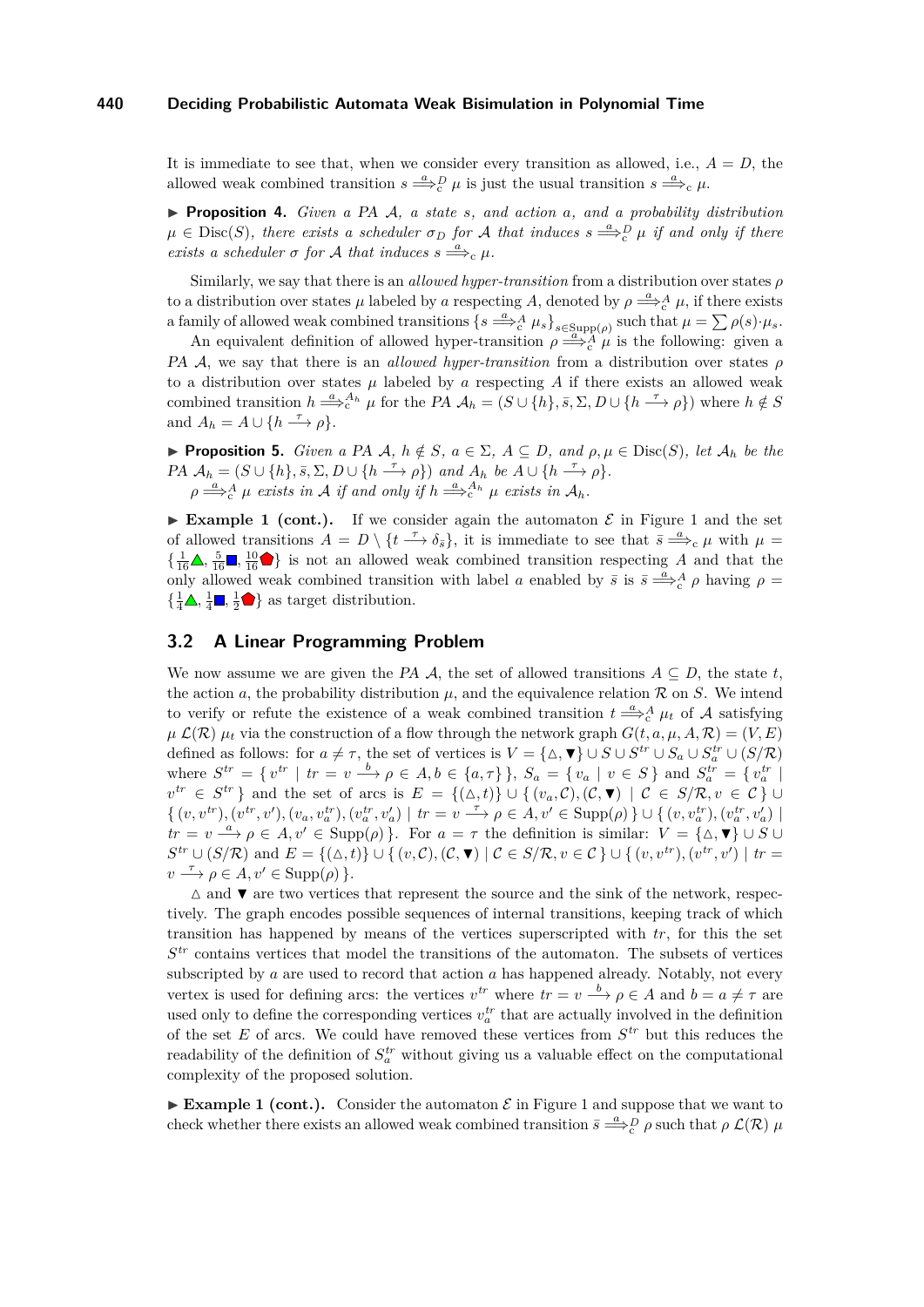where  $\mu = \{\frac{1}{16}\mathbf{\Delta}, \frac{5}{16}\mathbf{\mathsf{T}}, \frac{10}{16}\mathbf{\blacklozenge}\}$  and the classes induced by  $\mathcal{R}$  are  $\{\{\bar{s}, t, u, v\}, \{\Delta\}, \{\mathbf{\mathsf{T}}\}, \{\blacklozenge\}\}.$ Let  $tr_0 = \overline{s} \stackrel{\tau}{\longrightarrow} \{\frac{1}{4}t, \frac{1}{4}u, \frac{1}{2}v\}, \; tr_1 = t \stackrel{a}{\longrightarrow} \delta_{\blacktriangle}$ ,  $tr_2 = u \stackrel{a}{\longrightarrow} \delta_{\blacksquare}$ ,  $tr_3 = v \stackrel{a}{\longrightarrow} \delta_{\blacktriangle}$ , and  $tr_4 =$  $t \stackrel{\tau}{\longrightarrow} \delta_{\bar{s}}$ . The network  $G(\bar{s}, a, \mu, D, \mathcal{R})$  is as follows, where we omit vertices  $\blacktriangle$ ,  $\blacksquare$ , and since they are not involved in any arc. Numbers attached to arcs indicate probabilities, and are not part of the graph.



Our intention is to use the network  $G(t, a, \mu, A, \mathcal{R})$ , in a maximum flow problem, since solving the latter has polynomial complexity. Unfortunately, the resulting problem does not model an allowed weak combined transition because probabilities are as such not necessarily respected: in ordinary flow problems we can not enforce a proportional balancing between the flows out of a given vertex. Instead, the entire incoming flow might be sent over a single outgoing arc, provided that the arc capacity is respected, while zero flow is sent over other arcs. In particular, we have no way to force the flow to split proportionally to the target probability distribution of a transition when the flow is less than 1. Apart from that, there is no obvious way to assign arc capacities since imposing capacity 1 to arcs is not always correct even if this is the maximum value for a probability. This problem is specifically caused by cycles of internal transitions. For self loops like  $s \stackrel{\tau}{\longrightarrow} \rho$  with  $\rho(s) > 0$ , one might after some reflection come up with a capacity  $1/(1 - p)$  where  $p = \rho(s)$ , but this does not extend to arbitrary *τ* -connected components.

For these reasons, we have to proceed differently: since any maximum flow problem can be expressed as a Linear Programming (LP) problem, we follow this path, but then refine the LP problem further, in order to eventually define a maximization problem whose solution is indeed equivalent to an allowed weak combined transition, as we will show in Section [3.4.](#page-8-0) For this, we use the above transformation of the automaton into a network graph as the starting point for generating an LP problem, which is afterwards enriched with additional constraints: we adopt the same notation of the max flow problem so we use  $f_{u,v}$  to denote the "flow" through the arc from *u* to *v*. The *balancing factor* is a new concept we introduce to model a probabilistic choice and to ensure a balancing between flows that leave a vertex representing a probabilistic choice, i.e., leaving a vertex  $v \in S^{tr} \cup S_a^{tr}$ .

**▶ Definition 6** (The  $t \stackrel{a}{\Longrightarrow}_c^A \circ \mathcal{L}(\mathcal{R})$   $\mu$  LP problem). For  $a \neq \tau$  we define the LP problem  $t \stackrel{a}{\Longrightarrow}_c^A \phi \mathcal{L}(\mathcal{R})$  *µ* associated to the network graph  $(V, E) = G(t, a, \mu, A, \mathcal{R})$  as follows.

 $\max\sum_{(x,y)\in E} -f_{x,y}$ subject to  $f_{u,v} \geq 0$  for each  $(u, v) \in E$  $f_{\Delta,t} = 1$ <br> $f_{\mathcal{C},\mathbf{v}} = \mu(\mathcal{C})$  $f_{\mathcal{C},\mathbf{v}} = \mu(\mathcal{C})$  for each  $\mathcal{C} \in S/\mathcal{R}$  $\sum_{u \in \{x | (x,v) \in E\}} f_{u,v} - \sum_{u \in \{y | (v,y) \in E\}} f_{v,u} = 0$  for each  $v \in V \setminus \{\Delta, \mathbf{v}\}\$  $f_{v^{tr},v'} - \rho(v') \cdot f_{v,v^{tr}} = 0$  for each  $tr = v \xrightarrow{\tau} \rho \in A$  and  $v' \in \text{Supp}(\rho)$  $f_{v_a^{tr}, v_a'} - \rho(v') \cdot f_{v_a, v_a^{tr}} = 0$  for each  $tr = v \stackrel{\tau}{\longrightarrow} \rho \in A$  and  $v' \in \text{Supp}(\rho)$  $f_{v_a^t, v_a'} - \rho(v') \cdot f_{v, v_a^{t}} = 0$  for each  $tr = v \stackrel{a}{\longrightarrow} \rho \in A$  and  $v' \in \text{Supp}(\rho)$ 

When *a* is  $\tau$ , the LP problem  $t \stackrel{\tau}{\Longrightarrow}_c^A \otimes \mathcal{L}(\mathcal{R})$  *µ* associated to  $G(t, \tau, \mu, A, \mathcal{R})$  is defined as above without the last two groups of constraints. Note that  $t \stackrel{a}{\Longrightarrow}_c^A \otimes \mathcal{L}(\mathcal{R})$   $\mu$  constraints define a system of linear equations extended with the non-negativity of variables  $f_{u,v}$  and this rules out solutions where some variable  $f_{x,y}$  has an infinite value. Moreover this may be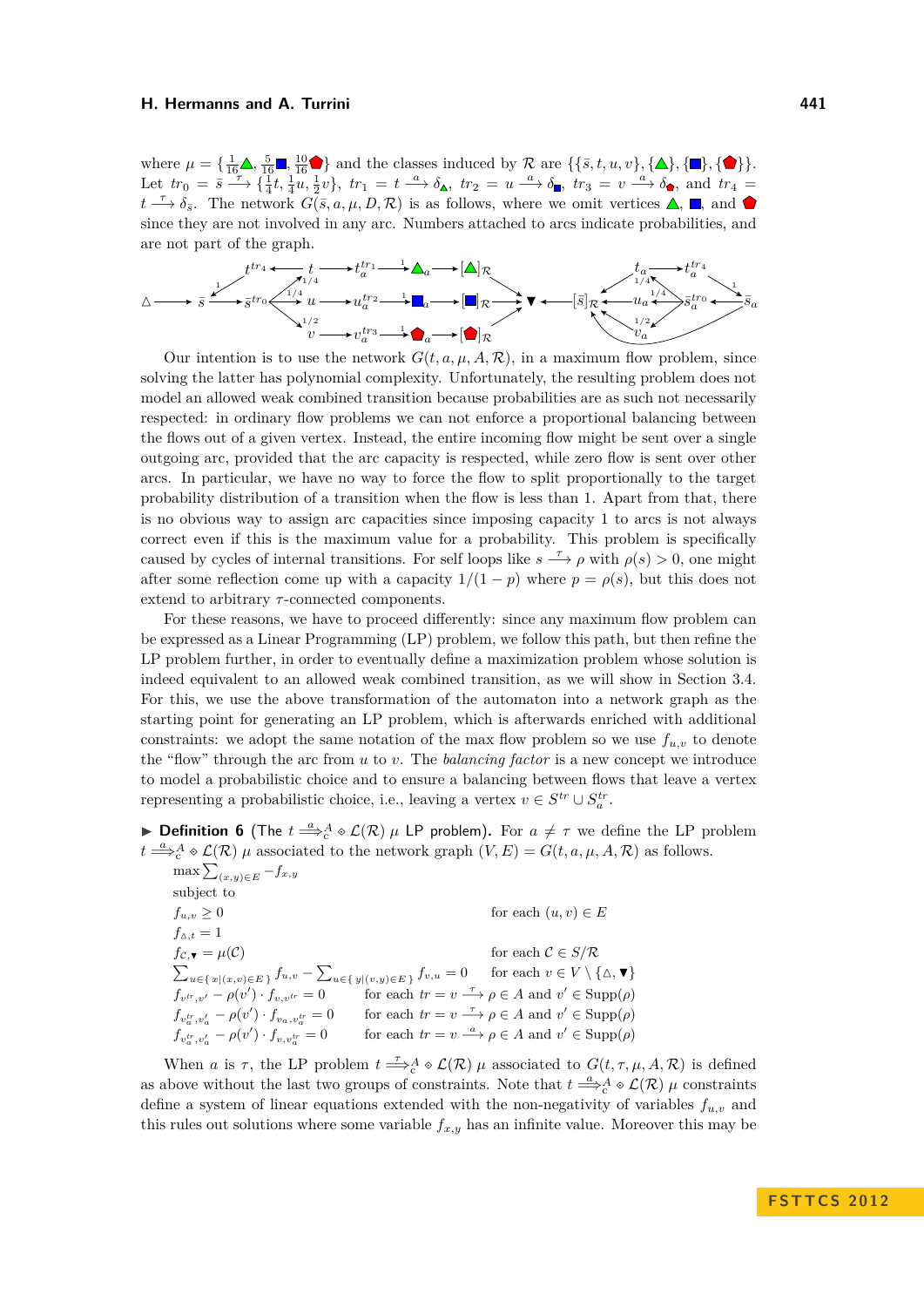used to improve the actual implementation of the solver. It is worthwhile to point out that the objective function max  $\sum_{(x,y)\in E} -f_{x,y}$  is actually equivalent to min  $\sum_{(x,y)\in E} f_{x,y}$ , i.e., a weak transition can also be seen as a minimum cost flow problem plus balancing constraints.

We can define the objective function in several ways but this does not affect the equivalence of  $t \stackrel{a}{\Longrightarrow}_c^A \circ \mathcal{L}(\mathcal{R})$  *µ* and allowed weak combined transitions: in fact, the equivalence is based on variables  $f_{v_a,[v]_\mathcal{R}}$  and  $f_{\mathcal{C},\mathbf{V}}$  (where  $v \in S$  and  $\mathcal{C} \in S/\mathcal{R}$ ) that represent the probability to reach each state  $v$  (and then stopping) and each equivalence class  $C$ , respectively; by definition of  $t \stackrel{a}{\Longrightarrow}_c^A \circ \mathcal{L}(\mathcal{R})$   $\mu$  we have that  $\sum_{v \in \mathcal{C}} f_{v_a, \mathcal{C}} = f_{\mathcal{C}, \blacktriangledown}$  and  $f_{\mathcal{C}, \blacktriangledown} = \mu(\mathcal{C})$ , thus their value does not strictly depend on the objective function. When  $a = \tau$ , we have the same result, just replacing *v<sup>a</sup>* with *v*.

The objective function we use allows us to rule out trivial self-loops: suppose that there exists a transition  $tr = x \stackrel{\tau}{\longrightarrow} \delta_x \in A$  that we model by arcs  $(x, x^{tr})$  and  $(x^{tr}, x)$ . The balancing constraint for such arcs is  $f_{x^t,x} - 1 \cdot f_{x,x^t} = 0$  that is satisfied for each value of  $f_{x^t,x} = f_{x,x^t}$ ; however, the maximum for the objective function can be reached only when  $f_{x,x}$ <sup>*tr*</sup> = 0, that is, the self-loop is not used. Similarly, we obtain that the value of the flow involving vertices that can not be reached from the vertex *t* is null as well as when such vertices may be reached from *t* but the solution of the problem requires that the flow from the vertex *t* to them is null.

**Example [1](#page-3-0) (cont.).** Consider again the automaton  $\mathcal{E}$  in Figure 1 and suppose that we want to check whether there exists an allowed weak combined transition  $\bar{s} \stackrel{a}{\Longrightarrow}_c^D \rho$  such that  $\rho \mathcal{L}(\mathcal{R}) \mu$  where  $\mu = \{\frac{1}{16} \blacktriangle, \frac{5}{16} \blacktriangleright, \frac{10}{16} \blacktriangleright\}$  and the only non-singleton class of  $\mathcal{R}$  is  $\{\bar{s}, t, u, v\}$ . Let  $tr_0 = \bar{s} \longrightarrow \{\frac{1}{4}t, \frac{1}{4}u, \frac{1}{2}v\}, \, tr_1 = t \stackrel{a}{\longrightarrow} \delta_{\blacktriangle}$ ,  $tr_2 = u \stackrel{a}{\longrightarrow} \delta_{\blacksquare}$ ,  $tr_3 = v \stackrel{a}{\longrightarrow} \delta_{\blacktriangle}$ , and  $tr_4 = t \stackrel{\tau}{\longrightarrow} \delta_{\bar{s}}$ . Besides other constraints, the LP problem  $\bar{s} \stackrel{a}{\Longrightarrow}_c^D \circ \mathcal{L}(\mathcal{R})$   $\mu$  has the following constraints:

$$
\begin{array}{lllllllllll} f_{\Delta,\bar{s}}=1 & f_{[\blacksquare]\mathcal{R},\blacktriangledown}=1/16 & f_{[\blacksquare]\mathcal{R},\blacktriangledown}=5/16 & f_{[\blacksquare]\mathcal{R},\blacktriangledown}=5/16 & \\ f_{[\blacksquare]\mathcal{R},\blacktriangledown}=10/16 & f_{\bar{s},\bar{s}}v_0-f_{\bar{s}}v_{0,t}-f_{\bar{s}}v_{0,t}-f_{\bar{s}}v_{0,t}-f_{\bar{s}}v_{0,t}-f_{\bar{s}}v_{0,t}-f_{\bar{s},\bar{s}}v_{0}=0 & f_{\Delta,\bar{s}}+f_{t}v_{4,\bar{s}}-f_{\bar{s},\bar{s}}v_{0}=0 & \\ f_{\bar{s}}v_{0,t}-f_{t,t_{a}^{t_{1}}}-f_{t_{a}^{t_{1}}},\Delta_{a}=0 & f_{u,u_{a}^{t_{1}}2}-f_{u_{a}^{t_{1}}},\Delta_{a}=0 & f_{u,v_{a}^{t_{1}}3}-f_{v_{a}^{t_{2}}},\Delta_{a}=0 & \\ f_{t,t_{a}^{t_{1}}}-f_{t_{a}^{t_{1}},\Delta_{a}}=0 & f_{t_{a}^{t_{1}}},\Delta_{a}-f_{\Delta_{a},[\blacksquare]\mathcal{R}}=0 & f_{u_{a}^{t_{1}}},\Delta_{a}-f_{\Delta_{a},[\blacksquare]\mathcal{R}}=0 & \\ f_{u_{a}^{t_{1}}},\Delta_{a}-f_{\Delta_{a},[\blacksquare]\mathcal{R}}=0 & f_{\Delta_{a},[\blacksquare]\mathcal{R},\blacktriangledown=0} & f_{u_{a}^{t_{1}}},\Delta_{a}-f_{\blacksquare}\mathcal{R},\blacktriangledown=0 & \\ f_{\bar{s}}v_{0,v}-1/2f_{\bar{s},\bar{s}}v_{0}=0 & f_{t_{a}^{t_{1}}},\Delta_{a}-1f_{t,t_{a}^{t_{1}}}=0 & f_{u_{a}^{t_{2}}},\Delta_{a}-1f_{u,u_{a}^{t_{2}}}=0 & \\ f_{u_{a}^{t_{2}}},\blacksquare\mathcal{R}}=1f_{v,v_{a}^{t_{2}}}=0 & f_{t_{a}^{t_{1}}},\Delta_{a}-1f_{t,t_{a}^{t_{1}}}=0 & f_{u_{a}^{t_{2}}},\Delta_{a}-1f_{u,u_{a}^{t_{2}}}=0 & \\
$$

A solution that maximizes the objective function sets all variables to value 0 except for

$$
f_{\Delta,\bar{s}} = 16/16 \t f_{[\Delta]_{\mathcal{R}},\mathbf{v}} = 1/16 \t f_{[\mathbf{u}]_{\mathcal{R}},\mathbf{v}} = 5/16 \t f_{[\mathbf{u}]_{\mathcal{R}},\mathbf{v}} = 5/16 \t f_{[\mathbf{u}]_{\mathcal{R}},\mathbf{v}} = 10/16
$$
\n
$$
f_{\bar{s},\bar{s}}^{tr_0} = 20/16 \t f_{\bar{s}}^{tr_0}, \t= 5/16 \t f_{\bar{s}}^{tr_0}, \t= 5/16 \t f_{\bar{s}}^{tr_0}, \t= 10/16
$$
\n
$$
f_{t,t}^{tr_1} = 1/16 \t f_{t,t}^{tr_4} = 4/16 \t f_{u,u}^{tr_2} = 5/16 \t f_{v,v}^{tr_3} = 10/16
$$
\n
$$
f_{t}^{tr_1} \cdot \mathbf{A}_{a} = 1/16 \t f_{t}^{tr_4}, \bar{s} = 4/16 \t f_{u}^{tr_2} \cdot \mathbf{I}_{a} = 5/16 \t f_{v}^{tr_3} \cdot \mathbf{A}_{a} = 10/16
$$
\n
$$
f_{\mathbf{A}_{a},[\mathbf{A}]_{\mathcal{R}}} = 1/16 \t f_{\mathbf{u}_{a},[\mathbf{u}]_{\mathcal{R}}} = 5/16 \t f_{\mathbf{A}_{a},[\mathbf{u}]_{\mathcal{R}}} = 10/16
$$

The variable  $f_{\bar{s}, \bar{s}^{tr_0}} = 20/16$  is part of a cycle and its value is greater than 1, confirming that 1, the maximum probability, in general is not a proper value for arc capacities.

# **3.3 Complexity of the LP Problem**

We analyze the complexity of  $t \stackrel{a}{\Longrightarrow}_c^A \circ \mathcal{L}(\mathcal{R}) \mu$  for  $a \neq \tau$  since  $t \stackrel{\tau}{\Longrightarrow}_c^A \circ \mathcal{L}(\mathcal{R}) \mu$  is just a special case of  $t \stackrel{a}{\Longrightarrow}_c^A \diamond \mathcal{L}(\mathcal{R})$   $\mu$ .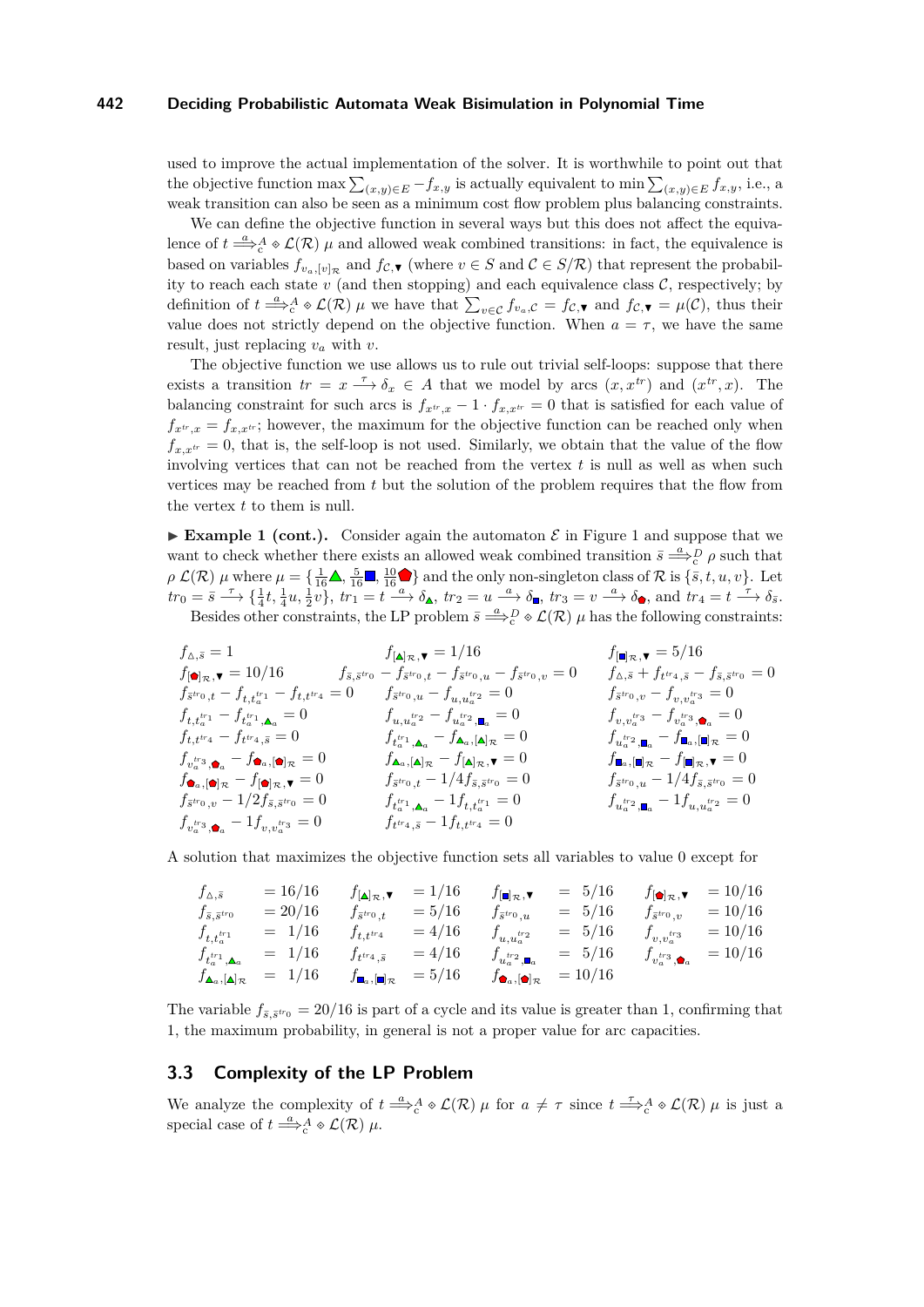Given the automaton A and the set  $A \subseteq D$  of allowed transitions, let  $N_S = |S|$ ,  $N_A = |A|$ , and  $N = \max\{N_S, N_A\}$ . Suppose that  $a \neq \tau$  and consider the network graph  $G(t, a, \mu, A, \mathcal{R}) = (V, E)$ . The cardinality of *V* is:  $|V| \leq 2 + N_S + N_A + N_S + N_A + N_S \in \mathcal{O}(N)$ and the cardinality of *E* is:  $|E| \leq 1 + 2N_S + 2(N_S + 1)N_A + (N_S + 1)N_A \in \mathcal{O}(N^2)$ . Note that this is also the cost of generating the  $G(t, a, \mu, A, \mathcal{R})$  network graph from the automaton A.

Now, consider the  $t \stackrel{a}{\Longrightarrow}_c^A \otimes \mathcal{L}(\mathcal{R})$   $\mu$  LP problem: the number of variables is  $|\{f_{u,v}\}\rangle$  $(u, v) \in E$  | =  $|E| \in \mathcal{O}(N^2)$  and the number of constraints is  $|E| + 1 + N_S + N_S N_A + N_S N_A$  $N_S N_A + N_S N_A + |V| - 2 \in \mathcal{O}(N^2)$ , so generating  $t \stackrel{a}{\Longrightarrow}_c^A \otimes \mathcal{L}(\mathcal{R})$  *µ* is polynomial in *N*. Since there exist polynomial algorithms for solving LP problems [\[26\]](#page-12-25), solving the  $t \stackrel{a}{\Longrightarrow}_c^A \otimes \mathcal{L}(\mathcal{R})$   $\mu$ problem is polynomial in *N*. The implementation of  $t \stackrel{a}{\Longrightarrow}_c^A \circ \mathcal{L}(\mathcal{R})$  *µ* can be optimized in several ways (cf. [\[15,](#page-12-22) Sec. 3.4]) without changing the resulting complexity class.

<span id="page-8-2"></span>▶ **Theorem 7.** *Given a PA A, an equivalence relation* R *on S, an action a, a probability distribution*  $\mu \in \text{Disc}(S)$ *, a set of allowed transitions*  $A \subseteq D$ *, and a state*  $t \in S$ *, consider the problem*  $t \stackrel{a}{\Longrightarrow}_c^A \circ \mathcal{L}(\mathcal{R}) \mu$  *as defined above. Let*  $N = \max\{|S|, |A|\}.$ 

*Generating and checking the existence of a valid solution of the*  $t \stackrel{a}{\Longrightarrow}_c^A \circ \mathcal{L}(\mathcal{R}) \mu$  *LP problem is polynomial in N.*

## <span id="page-8-0"></span>**3.4 Equivalence of LP Problems and Weak Transitions**

In this section we present the main theorem that equates  $t \stackrel{a}{\Longrightarrow}_c^A \otimes \mathcal{L}(\mathcal{R})$   $\mu$  with an allowed weak combined transition, that is,  $t \stackrel{a}{\Longrightarrow}_c^A \diamond \mathcal{L}(\mathcal{R})$   $\mu$  has a solution if and only if there exists a scheduler  $\sigma$  for A that induces  $t \stackrel{a}{\Longrightarrow}_c^A \mu_t$  such that  $\mu$   $\mathcal{L}(\mathcal{R})$   $\mu_t$ . This result easily extends to ordinary weak combined transitions and hyper-transitions.

<span id="page-8-1"></span>I **Theorem 8.** *Given a* PA A*, an equivalence relation* R *on S, an action a, a probability distribution*  $\mu \in \text{Disc}(S)$ *, a set of allowed transitions*  $A \subseteq D$ *, and a state*  $t \in S$ *, consider the problem*  $t \stackrel{a}{\Longrightarrow}^A_c \diamond \mathcal{L}(\mathcal{R})$  *µ as defined above.* 

 $t \stackrel{a}{\Longrightarrow}_c^A \circ \mathcal{L}(\mathcal{R})$  *µ has a solution*  $f^*$  *such that*  $f_c^*$   $\bullet$  =  $\mu(\mathcal{C})$  *for each*  $\mathcal{C} \in S/\mathcal{R}$  *if and only if there exists a scheduler*  $\sigma$  *for*  $\mathcal A$  *that induces*  $t \stackrel{a'}{\Longrightarrow}_c^{\mathcal A} \mu_t$  *such that*  $\mu$   $\mathcal L(\mathcal R) \mu_t$ *.* 

**Proof outline.** The scheduler  $\sigma$  we define in the proof for the "only if" direction assigns to each execution fragment  $\alpha$  with  $last(\alpha) = v$  the sub-probability distribution over transitions defined, for each transition  $tr \in A$  such that  $src(tr) = v$ , as the ratio  $f_{v_t, v_t^{tr}}^* / \vec{f}_{v_t}^*$ , given that  $\vec{f}_{v_t}^* > 0$ , where  $\vec{f}_v^*$  is the total flow incoming  $v, t = \text{trace}(\alpha)$ , and  $\bar{t}$  is the concatenation of  $trace(\alpha)$  and of  $trace(act(tr))$ . The remaining probability of stopping in the state *v* is exactly  $f_{v_{\rm t}}^*/[v]_{\mathcal{R}}/\vec{f}_{v_{\rm t}}^*$ . The way we generate the network  $G(t, a, \mu, A, \mathcal{R})$  ensures that  $f_{v_{\rm t},v_{\rm t}}^* = 0$ when  $\mathbf{t} \notin \{\varepsilon, trace(a)\}\$  and that  $f_{v_{\mathbf{t}},[v]_{\mathcal{R}}}/\vec{f}_{v_{\mathbf{t}}}^{*} = 0$  when  $\mathbf{t} \neq trace(a)$ . The proof for the "if" direction is the dual, that is, we define a feasible solution  $f^*$  as the sum of the probabilities of the cones of execution fragments, i.e.,  $\vec{f}_{v_b}^* = \sum_{\alpha \in \{\phi \in \text{frags}^*(\mathcal{A}) | \text{trace}(\phi) = b \land \text{last}(\phi) = v\}} \mu_{\sigma,t}(C_\alpha);$ then the existence of such feasible solution is enough to prove that there exists a (possibly different) solution  $f^o$  that maximizes the objective function while preserving the property that for each  $C \in S/R$ ,  $f_{C,\nabla}^o = \mu(C)$ .

It is worth to observe that the resulting scheduler is a determinate scheduler and an immediate corollary of this theorem confirming and improving Proposition 3 of [\[3\]](#page-11-0) is that each scheduler inducing  $t \stackrel{a}{\Longrightarrow}_c^A \mu_t$  can be replaced by a determinate scheduler inducing  $t \stackrel{a}{\Longrightarrow}_c^A \mu_t$  as well.

► **Example 1 (cont.).** We already know from the first part of this example that there exists a non-determinate scheduler  $\sigma$  inducing  $\bar{s} \stackrel{a}{\Longrightarrow}_c^D \mu$  where  $\mu = {\frac{1}{16} \mathbf{\hat{A}}, \frac{5}{16} \mathbf{\hat{A}}, \frac{10}{16} \mathbf{\hat{C}}}.$  So,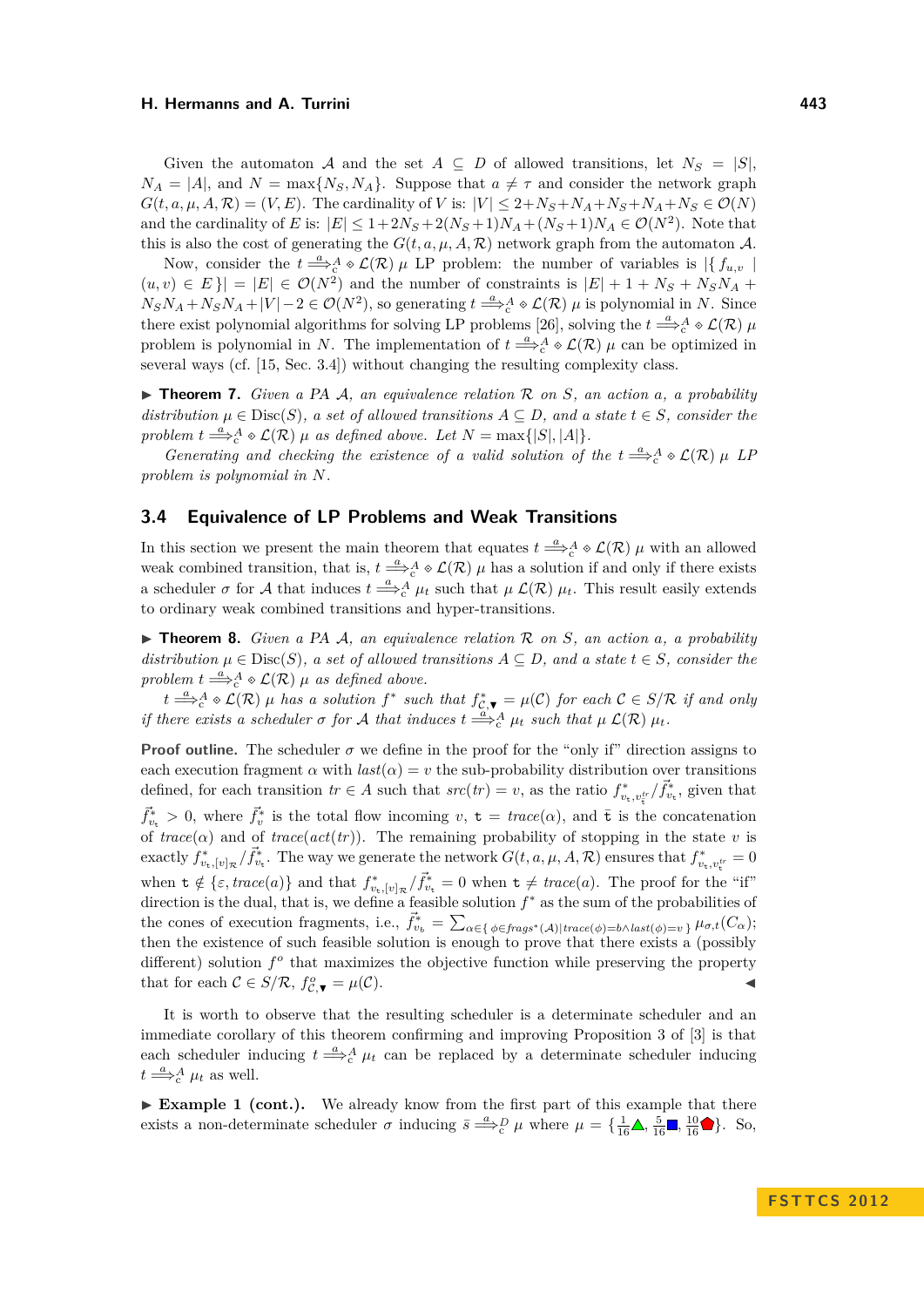let again  $tr_0 = \bar{s} \longrightarrow \{\frac{1}{4}t, \frac{1}{4}u, \frac{1}{2}v\}$ ,  $tr_1 = t \longrightarrow \delta_{\mathbb{A}}$ ,  $tr_2 = u \longrightarrow \delta_{\mathbb{B}}$ ,  $tr_3 = v \longrightarrow \delta_{\mathbb{B}}$ , and  $tr_4 = t \stackrel{\tau}{\longrightarrow} \delta_{\bar{s}}$ . Theorem [8](#page-8-1) ensures that there exists a scheduler  $\sigma'$ , possibly different from *σ*, that induces  $\bar{s} \stackrel{a}{\Longrightarrow}_c^D \mu$ ; in particular, *σ*<sup>'</sup> is the determinate scheduler defined as follows.

$$
\sigma'(\alpha) = \begin{cases}\n\delta_{tr_0} & \text{if } trace(\alpha) = \varepsilon \text{ and } last(\alpha) = \bar{s}; \\
\{\frac{1}{5}tr_1, \frac{4}{5}tr_4\} & \text{if } trace(\alpha) = \varepsilon \text{ and } last(\alpha) = t; \\
\delta_{tr_2} & \text{if } trace(\alpha) = \varepsilon \text{ and } last(\alpha) = u; \\
\delta_{tr_3} & \text{if } trace(\alpha) = \varepsilon \text{ and } last(\alpha) = v; \\
\delta_{\perp} & \text{otherwise.} \n\end{cases}
$$

It is straightforward to check that  $\sigma'$  actually induces  $\bar{s} \stackrel{a}{\Longrightarrow}^D_c \mu$ . For instance, state  $\Delta$  is reached with probability  $\mu_{\sigma',\bar{s}}(\{\alpha \in \text{frags}^*(\mathcal{E}) \mid \text{last}(\alpha) = \Delta\}) = \mu_{\sigma',\bar{s}}(\{\text{art}(\tau \bar{s} \tau t)^n a \Delta \mid n \in \mathcal{E}\})$  $\mathbb{N}$ }) = 1 ·  $\frac{1}{4} \cdot \sum_{n \in \mathbb{N}} (\frac{4}{5} \cdot 1 \cdot 1 \cdot \frac{1}{4})^n \cdot \frac{1}{5} \cdot 1 \cdot 1 = \frac{1}{4} \cdot \frac{1}{5} \cdot (1 - \frac{1}{5})^{-1} = \frac{1}{4} \cdot \frac{1}{5} \cdot \frac{5}{4} = \mu(\triangle)$ , as required.

<span id="page-9-0"></span> $\triangleright$  **Corollary 9.** *Given a PA A, t* ∈ *S and h*  $\notin$  *S*, *a* ∈ Σ, *ρ*, *μ*,  $\mu$ <sub>*t*</sub> ∈ Disc(*S*), *A* ⊆ *D*, *an* equivalence relation R on S, a transition  $h \stackrel{\tau}{\longrightarrow} \rho$ ,  $A_h = A \cup \{h \stackrel{\tau}{\longrightarrow} \rho\}$ ,  $D_h = D \cup \{h \stackrel{\tau}{\longrightarrow} \rho\}$ , *and the* PA  $A_h = (S \cup \{h\}, \overline{s}, \Sigma, D_h)$ *, the following holds:* 

- <span id="page-9-2"></span>**1.**  $t \stackrel{a}{\Longrightarrow}_c^D \diamond \mathcal{L}(\mathcal{R})$  µ has a solution  $f^*$  such that  $f_{\mathcal{C},\blacktriangledown}^* = \mu(\mathcal{C})$  for each  $\mathcal{C} \in S/\mathcal{R}$  if and only *if there exists a scheduler*  $\sigma$  *for*  $\mathcal A$  *inducing*  $t \stackrel{a}{\Longrightarrow}_c \mu_t$  *such that*  $\mu$   $\mathcal L(\mathcal R) \mu_t$ *;*
- <span id="page-9-1"></span>2.  $h \stackrel{a}{\Longrightarrow}^{\mathcal{A}_h}_{c} \circ \mathcal{L}(\mathcal{R}) \mu$  (h $\stackrel{a}{\Longrightarrow}^{\mathcal{D}_h}_{c} \circ \mathcal{L}(\mathcal{R}) \mu$ ) relative to  $\mathcal{A}_h$  has a solution  $f^*$  such that  $f_{c,\blacktriangledown}^*$  $\mu(\mathcal{C})$  *for each*  $\mathcal{C} \in S/\mathcal{R}$  *if and only if there exists a scheduler*  $\sigma$  *for*  $\mathcal{A}$  *inducing*  $\rho \stackrel{a}{\Longrightarrow}_c^{\mathcal{A}} \mu_t$  $(\rho \Longrightarrow_{c}^{\alpha} \mu_{t}, \text{ respectively}) \text{ such that } \mu_{t} \mathcal{L}(\mathcal{R}) \mu_{t}$

*When*  $R$  *is the identity relation*  $I$ *,*  $\mu$   $\mathcal{L}(I)$   $\mu_t$  *implies*  $\mu_t = \mu$ *.* 

**Proof outline.** The corollary follows directly from a combination of Theorem [8](#page-8-1) for the equivalence between the LP problem and allowed weak combined transition, Proposition [4](#page-5-0) for weak combined transitions, and Proposition [5](#page-5-1) for hyper-transitions.

It is worth to note also that, when we consider an *MDP* as a PA, the  $t \stackrel{a}{\Longrightarrow}_c^A \otimes \mathcal{L}(\mathcal{R})$   $\mu$ construction allows us to solve the multi-objective reachability problem on MDPs, that is, given an MDP and a collection of disjoint target sets  $E_1, \ldots, E_k$  and goal probabilities  $p_1$ ,  $\ldots$ ,  $p_k$ , check whether there exists a scheduler that reaches  $E_i$  with probability exactly  $p_i$ .

## **3.5 Equivalence Matching**

Theorem [8](#page-8-1) and its corollary allow us to check in polynomial time whether it is possible to reach a given probability distribution *µ* from a state *t* or a probability distribution *ρ*. We now consider a more general case where, given a PA  $\mathcal A$ , two distributions  $\rho_1, \rho_2 \in \text{Disc}(S)$ , two actions  $a_1, a_2 \in \Sigma$ , two sets  $A_1, A_2 \subseteq D$  of allowed transitions, and an equivalence relation R on *S*, we want to check in polynomial time whether there exist  $\mu_1, \mu_2 \in \text{Disc}(S)$  such that  $\rho_1 \stackrel{a_1}{\Longrightarrow}_c^{A_1} \mu_1$ ,  $\rho_2 \stackrel{a_2}{\Longrightarrow}_c^{A_2} \mu_2$ , and  $\mu_1 \mathcal{L}(\mathcal{R}) \mu_2$ . In order to find  $\mu_1$  and  $\mu_2$ , we can consider a family  ${p_c}_{c \in S/R}$  of non-negative values such that  $\sum_{c \in S/R} p_c = 1$  and a probability distribution  $\bar{\mu}$  satisfying  $\bar{\mu}(\mathcal{C}) = p_{\mathcal{C}}$  for each  $\mathcal{C} \in S/R$  and then solve  $\rho_1 \stackrel{a_1}{\Longrightarrow} {}_{c}^{A_1} \otimes \mathcal{L}(\mathcal{R}) \bar{\mu}$ and  $\rho_2 \stackrel{a_2}{\Longrightarrow}_c^{A_2} \otimes \mathcal{L}(\mathcal{R})$   $\bar{\mu}$  where  $\rho \stackrel{a}{\Longrightarrow}_c^A \otimes \mathcal{L}(\mathcal{R})$   $\mu$  is the problem  $h \stackrel{a}{\Longrightarrow}_c^{A_h} \otimes \mathcal{L}(\mathcal{R})$   $\mu$  relative to  $\mathcal{A}_h = (S \cup \{h\}, \bar{s}, \Sigma, D \cup \{h \stackrel{\tau}{\longrightarrow} \rho\})$  with  $h \notin S$  and  $A_h = A \cup \{h \stackrel{\tau}{\longrightarrow} \rho\}$ . The main problem of this approach is to find a good family of values  $p_c$ ; since we do not care about actual values, we consider  $p_{\mathcal{C}}$  as variables satisfying  $p_{\mathcal{C}} \geq 0$  and  $\sum_{\mathcal{C} \in S/\mathcal{R}} p_{\mathcal{C}} = 1$  and we define the LP problem  $P_{1,2}$  derived from  $P_1 = \rho_1 \stackrel{a_1}{\Longrightarrow}_c^{A_1} \otimes \mathcal{L}(\mathcal{R})$   $\bar{\mu}$  and  $P_2 = \rho_2 \stackrel{a_2}{\Longrightarrow}_c^{A_2} \otimes \mathcal{L}(\mathcal{R})$   $\bar{\mu}$  as follows (after renaming of  $P_2$  variables to avoid collisions): the objective function of  $P_{1,2}$  is the sum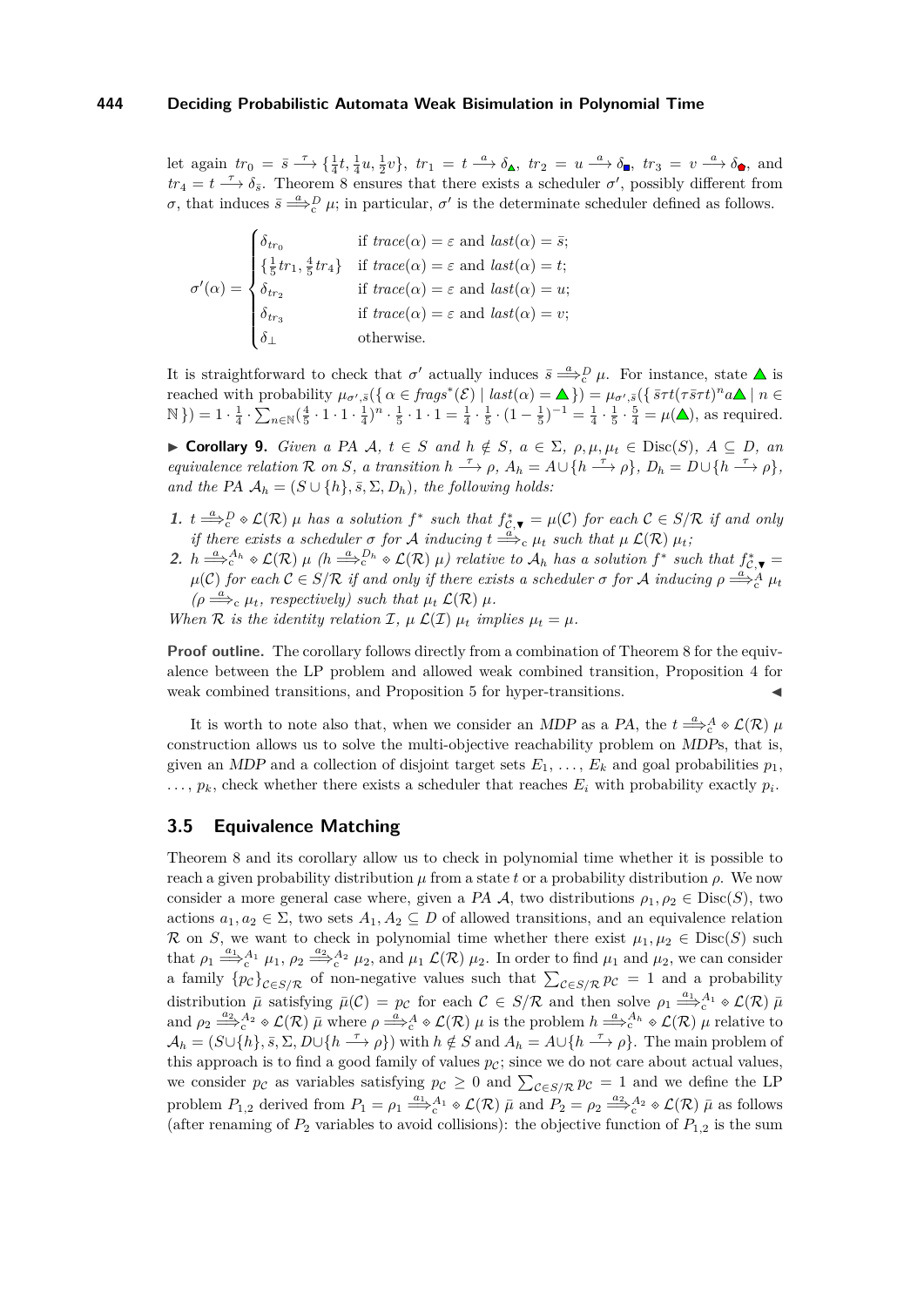of the objective functions of  $P_1$  and  $P_2$ ; the set of constraints of  $P_{1,2}$  is  $\sum_{\mathcal{C} \in S/\mathcal{R}} p_{\mathcal{C}} = 1$ together with  $p_c \geq 0$  for  $C \in S/R$  and the union of the sets of constraints of  $P_1$  and  $P_2$ where each occurrence of  $\bar{\mu}(\mathcal{C})$  is replaced by  $p_{\mathcal{C}}$ .

It is quite easy to verify that  $P_{1,2}$  has a solution if and only if both  $P_1$  and  $P_2$  have a solution (with respect to the same  $\bar{\mu}$ ) and thus, by Corollary [9](#page-9-0)[\(2\)](#page-9-1), if and only if  $\rho_1$  and  $\rho_2$  enable an allowed hyper-transition to  $\mu_1$  and  $\mu_2$ , respectively, such that  $\mu_1 \mathcal{L}(\mathcal{R})$   $\mu_2$ , as required. It is immediate to see that  $P_{1,2}$  can still be solved in polynomial time, since it is just the union of  $P_1$  and  $P_2$  extended with at most |*S*| variables and  $2|S|$  constraints.

**► Proposition 10.** *Given a* PA  $A$ *,*  $ρ_1$ *,*  $ρ_2$  ∈ Disc(*S*)*,*  $a_1$ *,*  $a_2$  ∈  $\Sigma$ *, two sets*  $A_1$ *,*  $A_2$  ⊆ *D of allowed transitions, and an equivalence relation*  $\mathcal R$  *on S, the existence of*  $\mu_1, \mu_2 \in \text{Disc}(S)$ *such that*  $\rho_1 \stackrel{a_1}{\Longrightarrow}^{\mathcal{A}_1}_{c} \mu_1$ ,  $\rho_2 \stackrel{a_2}{\Longrightarrow}^{\mathcal{A}_2}_{c} \mu_2$ , and  $\mu_1 \mathcal{L}(\mathcal{R}) \mu_2$  *can be checked in polynomial time.* 

The above proposition easily extends, by Corollary [9,](#page-9-0) to each combination of weak combined transitions, allowed hyper-transitions, and allowed weak combined transitions as well as to exact matching as induced by the identity relation  $\mathcal{I}$ .

## <span id="page-10-0"></span>**4 Decision Procedure**

In this section, we recast the decision procedure of [\[3\]](#page-11-0) that decides whether two probabilistic automata  $A_1$  and  $\mathcal{A}_2$  are bisimilar according to  $\approx$ , that is, whether  $\mathcal{A}_1 \approx$  $\mathcal{A}_2$ , following the standard partition refinement approach [\[3,](#page-11-0)  $17, 19, 21$  $17, 19, 21$  $17, 19, 21$ . More precisely, procedure QUOTIENT iteratively constructs the set  $S/\approx$ , the set of equivalence classes of states  $S = S_1 \oplus S_2$  under  $\approx$ , starting with the partitioning

Quotient
$$
(A_1, A_2)
$$
  
\n $W = \{S_1 \oplus S_2\};$   
\n $(C, a, \mu) = \text{FINDSPLIT}(W);$   
\nwhile  $C \neq \emptyset$  do  
\n $W = \text{REFINE}(W, (C, a, \mu));$   
\n $(C, a, \mu) = \text{FINDSPLIT}(W);$   
\nreturn W

 $W = \{S\}$  and refining it until W satisfies the definition of weak probabilistic bisimulation and thus the resulting partitioning is the coarsest one, i.e., we compute the weak probabilistic bisimilarity. FINDSPLIT $(W)$ 

Deciding whether two automata are bisimilar then reduces to check whether their start states belong to the same class. In the following, we treat W both as a set of partitions and as an equivalence relation without further mentioning.

|    | 1: for all $(s, a, \mu) \in D = D_1 \oplus D_2$ do                                               |
|----|--------------------------------------------------------------------------------------------------|
| 2: | for all $t \in [s]_{\mathcal{W}}$ do                                                             |
| 3: | if $t \stackrel{a}{\Longrightarrow}_c^D \diamond \mathcal{L}(\mathcal{W})$ $\mu$ has no solution |
| 4: | return $([s]_W, a, \mu)$                                                                         |
|    | 5: return $(\emptyset, \tau, \delta_{\bar{s}})$                                                  |

The partitioning is refined by procedure Refine into a finer partitioning as long as there is a partition containing two states that violate the bisimulation condition, which is checked for in procedure FindSplit. Procedure Refine, that we do not provide explicitly as in [\[3\]](#page-11-0), splits partition  $\mathcal C$  into two new partitions according to the discriminating information  $(C, a, \mu)$  identified by FINDSPLIT before. So far, the procedure is as the *DecideBisim* $(A_1, A_2)$ procedure proposed in [\[3\]](#page-11-0).

The difference arises inside the procedure FINDSPLIT, where we check directly the step condition by solving for each transition  $s \stackrel{a}{\longrightarrow} \mu$  the LP problem  $t \stackrel{a}{\Longrightarrow}_c^D \diamond \mathcal{L}(\mathcal{W})$   $\mu$  that has a solution, according to Corollary [9\(](#page-9-0)[1\)](#page-9-2), if and only if there exists  $t \stackrel{a}{\Longrightarrow}_c \mu_t$  such that  $\mu \mathcal{L}(\mathcal{W})$  $\mu_t$ .

## **4.1 Complexity Analysis of the Procedure**

Given two PAs  $\mathcal{A}_1$  and  $\mathcal{A}_2$ , let  $S = S_1 \uplus S_2$ ,  $D = D_1 \uplus D_2$ , and  $N = \max\{|S|, |D|\}$ .

In the worst case (that occurs when the current  $W$  satisfies the step condition), the for at line 1 of procedure FINDSPLIT is performed at most N times as well as the inner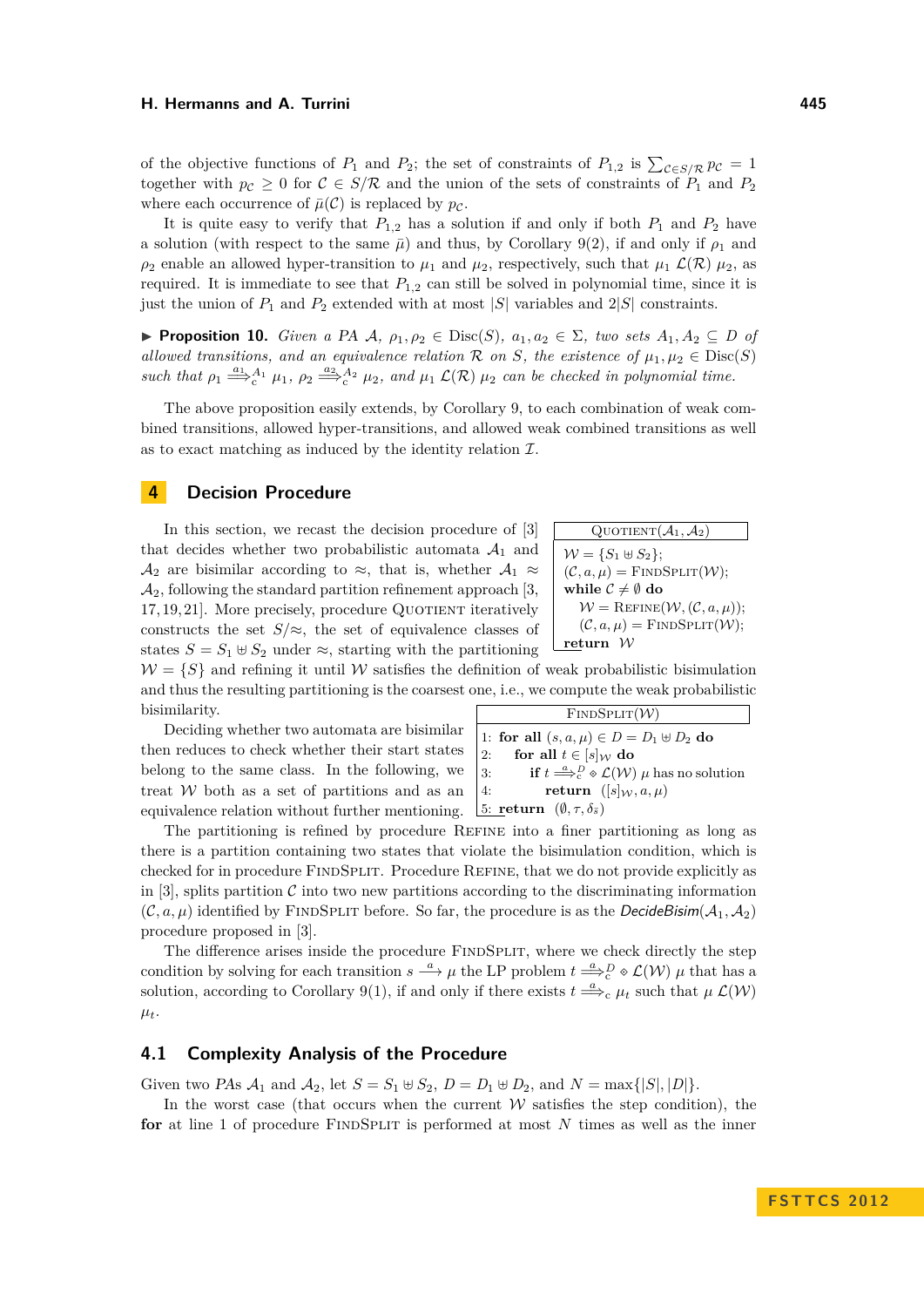**for**, so  $t \stackrel{a}{\Longrightarrow}_c^D \circ \mathcal{L}(\mathcal{W})$   $\mu$  is generated and solved at most  $N^2$  times. Since by Theorem [7](#page-8-2) generating and checking the existence of a valid solution for  $t \stackrel{a}{\Longrightarrow} \rho$   $\phi$   $\mathcal{L}(\mathcal{W})$   $\mu$  is polynomial in *N*, this implies that also FINDSPLIT is polynomial in *N*; more precisely, denoted by  $p(N)$ the complexity of  $t \stackrel{a}{\Longrightarrow}_c^D \circ \mathcal{L}(\mathcal{W})$   $\mu$ , FINDSPLIT  $\in \mathcal{O}(N^2p(N))$ . Note that we can improve the running time required to solve the  $t \stackrel{a}{\Longrightarrow}_c^D \otimes \mathcal{L}(\mathcal{W})$   $\mu$  LP problem by replacing *D* with *D*<sup> $\prime$ </sup> at line 3 of FINDSPLIT where *D*<sup> $\prime$ </sup> contains only transitions with label *τ* or *a* enabled by states reachable from *t*.

The while loop in the procedure QUOTIENT can be performed at most  $N$  times; this happens when in each loop the procedure FINDSPLIT returns  $(C, a, \mu)$  where  $C \neq \emptyset$ , that is, not every pair of states in  $\mathcal C$  satisfies the step condition. Since in each loop the procedure REFINE splits such class C in two classes  $C_1$  and  $C_2$ , after at most N loops every class contains a single state and the procedure FINDSPLIT returns  $(\emptyset, \tau, \delta_{\bar{s}})$  since each transition  $s \stackrel{a}{\longrightarrow} \mu_s$ is obviously matched by  $s$  itself. Since REFINE and FINDSPLIT are polynomial in  $N$ , also QUOTIENT is polynomial in *N*, thus checking  $A_1 \approx A_2$  is polynomial in *N*.

▶ **Theorem 11.** *Given two PAs*  $A_1$  *and*  $A_2$ *, let*  $N = \max\{|S_1 \oplus S_2|, |D_1 \oplus D_2|\}.$ *Checking*  $A_1 \approx A_2$  *is polynomial in N.* 

It is as yet open whether checking  $A_1 \approx A_2$  can be done in strong-polynomial time, while this is known for strong bisimulation.

# <span id="page-11-3"></span>**5 Concluding Remarks**

This paper has established a polynomial time decision algorithm for PA weak probabilistic bisimulation, closing the quest for an effective decision algorithm coined in [\[3\]](#page-11-0). The core innovation is a novel characterization of weak combined transitions as an LP problem, enabling us to check the existence of a weak combined transition in polynomial time. The algorithm can be exploited in an effective compositional minimization strategy for PA (or MDP) and potentially also for Markov automata. Furthermore, the LP approach we developed is readily extensible to related problems requiring to find a specific weak transition. Another area of immediate applicability concerns cost-related problems where transition costs may relate to power or resource consumption in PA or MDP.

**Acknowledgments.** The authors are grateful to Christian Eisentraut (Saarland University) for insightful discussions. This work has been supported by the DFG as part of the SFB/TR 14 "Automatic Verification and Analysis of Complex Systems" (AVACS), by the DFG/NWO Bilateral Research Programme ROCKS, and by the European Union Seventh Framework Programme under grant agreement no. 295261 (MEALS). Andrea Turrini has received support from the Cluster of Excellence "Multimodal Computing and Interaction" (MMCI), part of the German Excellence Initiative.

#### **References**

<span id="page-11-1"></span>**<sup>1</sup>** C. Baier and M. Stoelinga. Norm functions for probabilistic bisimulations with delays. In *FOSSACS*, vol. 1784 of *LNCS*, pages 1–16, 2000.

<span id="page-11-2"></span>**<sup>2</sup>** E. Böde, M. Herbstritt, H. Hermanns, S. Johr, T. Peikenkamp, R. Pulungan, J. Rakow, R. Wimmer, and B. Becker. Compositional dependability evaluation for STATEMATE. *IEEE Transactions on Software Engineering*, 35(2):274–292, 2009.

<span id="page-11-0"></span>**<sup>3</sup>** S. Cattani and R. Segala. Decision algorithms for probabilistic bisimulation. In *CONCUR*, vol. 2421 of *LNCS*, pages 371–385, 2002.